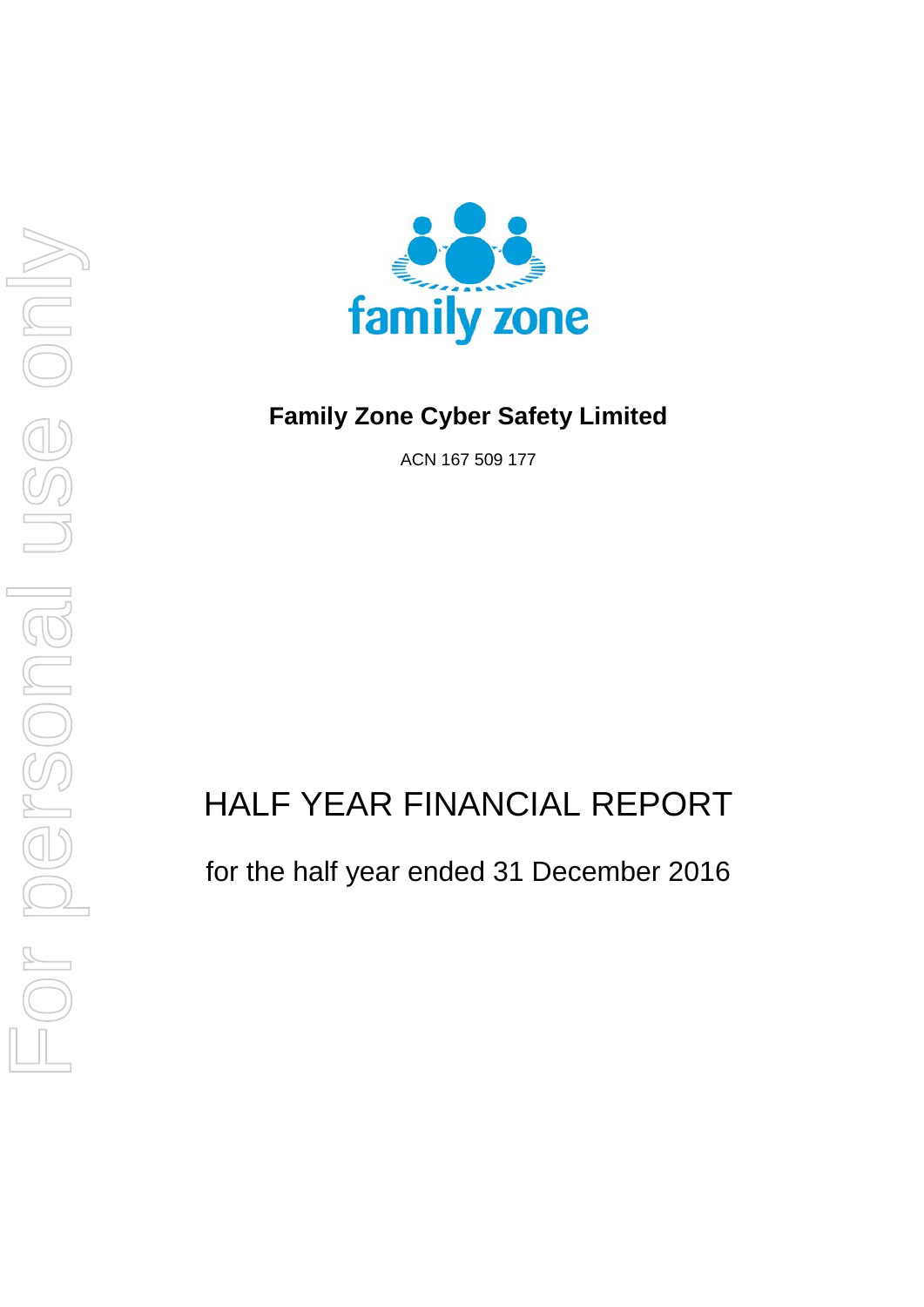

## **CONTENTS**

|                                                                          | <b>PAGE</b> |
|--------------------------------------------------------------------------|-------------|
|                                                                          |             |
|                                                                          |             |
|                                                                          |             |
|                                                                          |             |
| CONDENSED STATEMENT OF PROFIT OR LOSS AND OTHER COMPREHENSIVE INCOME  10 |             |
|                                                                          |             |
|                                                                          |             |
|                                                                          |             |
|                                                                          |             |
|                                                                          |             |
|                                                                          |             |
|                                                                          |             |
|                                                                          |             |
|                                                                          |             |
|                                                                          |             |
|                                                                          |             |
|                                                                          |             |
|                                                                          |             |
|                                                                          |             |
|                                                                          |             |
|                                                                          |             |
|                                                                          |             |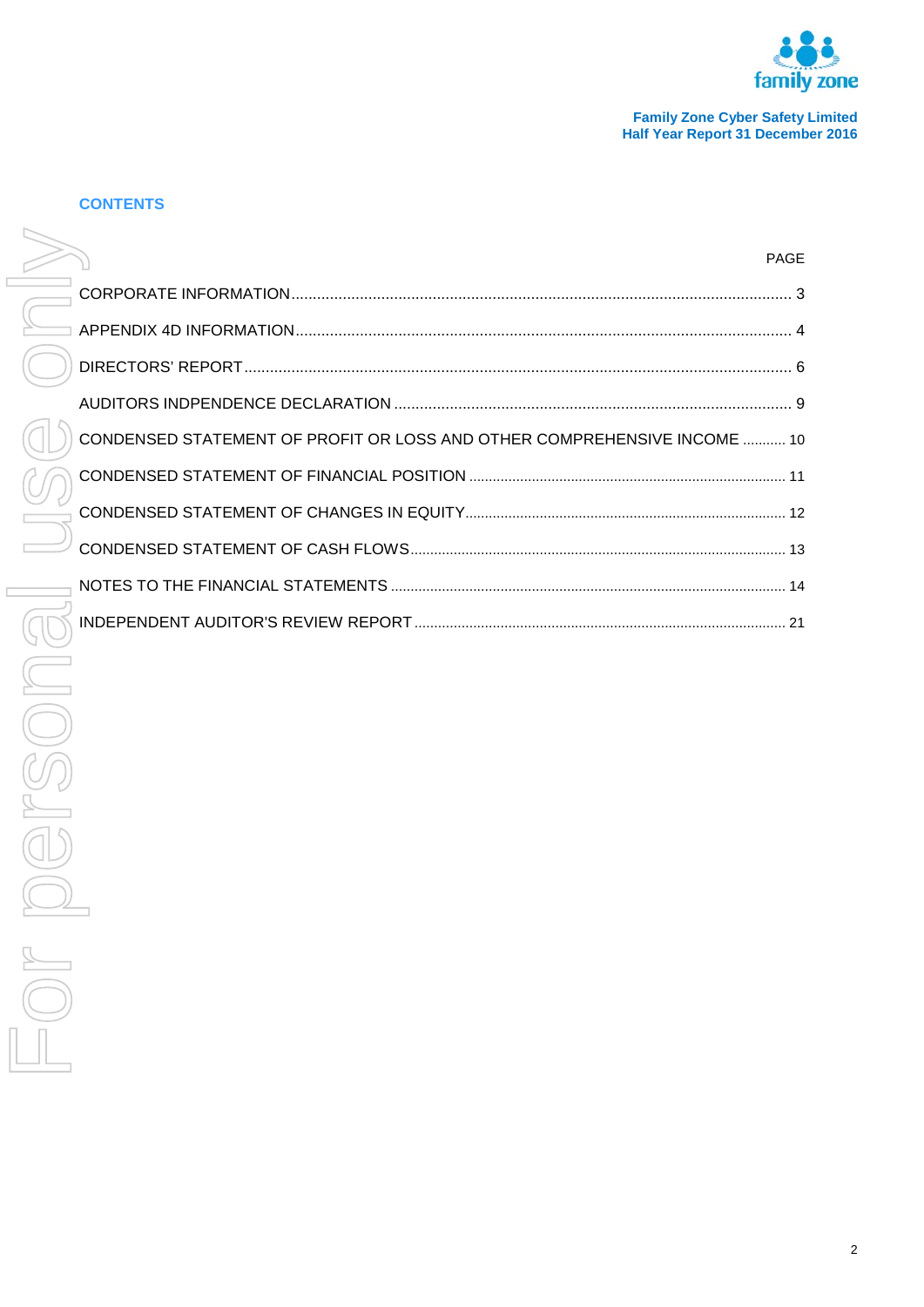

#### <span id="page-2-0"></span>**CORPORATE INFORMATION**

#### **Directors**

Tim Levy Managing Director John Sims Non-executive Chairman Crispin Swan Executive Director - Sales **Non-executive Director** 

#### **Company secretary**

Emma Wates

#### **Registered and principal administrative office**

945 Wellington Street WEST PERTH WA 6005 Telephone: +61 8 9322 7600

#### **Principal place of business**

Level 15, 207 Murray Street WEST PERTH WA 6000 Telephone: 1300 398 326

#### **Share register**

Automic Registry Services Suite 310, 50 Holt Street SURRY HILLS, NSW 2010 Telephone: +61 8 9324 2099

#### **Solicitors**

GTP Legal 68 Aberdeen Street NORTHBRIDGE WA 6003 Telephone: +61 8 6555 1866

#### **Bankers**

Westpac Banking Corporation Level 14, 109 St Georges Terrace Perth WA 6000

#### **Auditors**

Pitcher Partners BA&A Pty Ltd Level 1, 914 Hay Street PERTH WA 6000 Telephone: +61 8 9322 2022

#### **Securities Exchange Listing**

Family Zone Cyber Safety Limited is listed on the Australian Securities Exchange (ASX Code: FZO)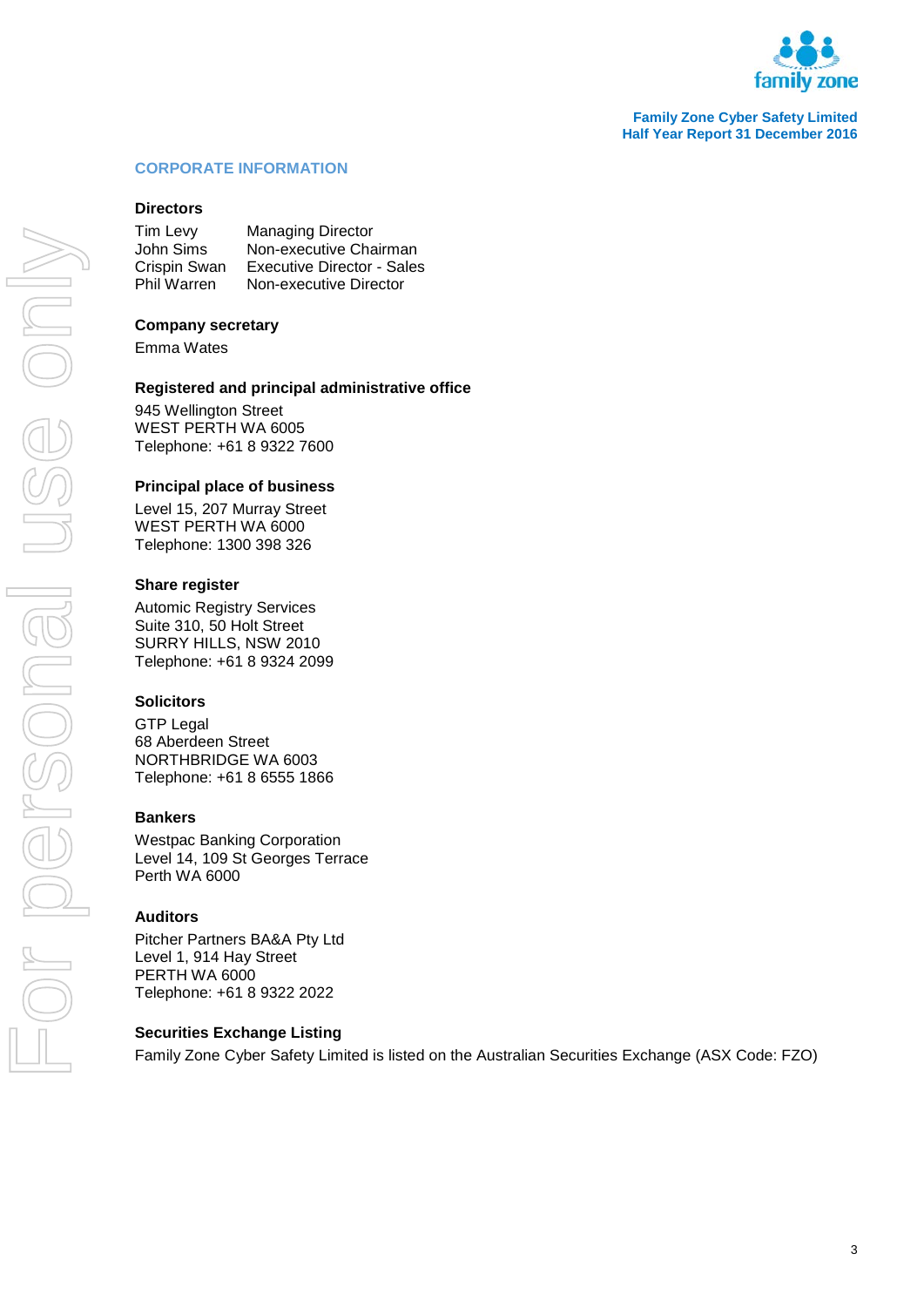

## <span id="page-3-0"></span>**APPENDIX 4D INFORMATION**

#### **Reporting period**

#### **Results for announcement to market**

|  | <b>Reporting period</b>                                                                                                                                                                                                                                                                                                                                                            |                                  |                           |                     |                     |
|--|------------------------------------------------------------------------------------------------------------------------------------------------------------------------------------------------------------------------------------------------------------------------------------------------------------------------------------------------------------------------------------|----------------------------------|---------------------------|---------------------|---------------------|
|  | Current period:                                                                                                                                                                                                                                                                                                                                                                    | Half year ended 31 December 2016 |                           |                     |                     |
|  | Previous corresponding period:                                                                                                                                                                                                                                                                                                                                                     | Half year ended 31 December 2015 |                           |                     |                     |
|  | <b>Results for announcement to market</b>                                                                                                                                                                                                                                                                                                                                          |                                  |                           |                     |                     |
|  |                                                                                                                                                                                                                                                                                                                                                                                    |                                  | % increase/<br>(decrease) | 31 December<br>2016 | 31 December<br>2015 |
|  | Revenue from ordinary activities                                                                                                                                                                                                                                                                                                                                                   |                                  | N/a                       | \$258,868           |                     |
|  | Profit/(Loss) from ordinary activities after tax attributable<br>to members                                                                                                                                                                                                                                                                                                        |                                  | (17252%)                  | (\$3,491,204)       | \$20,354            |
|  | Net profit/(loss) for the period attributable to members                                                                                                                                                                                                                                                                                                                           |                                  | (17252%)                  | (\$3,491,204)       | \$20,354            |
|  | <b>Dividends</b>                                                                                                                                                                                                                                                                                                                                                                   |                                  |                           |                     |                     |
|  | No dividends have been declared or paid during the period ended 31 December 2016. The Directors do                                                                                                                                                                                                                                                                                 |                                  |                           |                     |                     |
|  | recommend the payments of a dividend in respect of the period ended 31 December 2016.                                                                                                                                                                                                                                                                                              |                                  |                           |                     |                     |
|  | The Company does not have any dividend reinvestment plan in operation.                                                                                                                                                                                                                                                                                                             |                                  |                           |                     |                     |
|  | <b>Explanation of results</b>                                                                                                                                                                                                                                                                                                                                                      |                                  |                           |                     |                     |
|  | Family Zone Cyber Safety was admitted to Official Quotation on the ASX on 29 August 2016. Since listing on th                                                                                                                                                                                                                                                                      |                                  |                           |                     |                     |
|  | ASX, the Company has progressed the commercialisation of its Family Zone Platform in Australia and<br>internationally.                                                                                                                                                                                                                                                             |                                  |                           |                     |                     |
|  | During the half year ended 31 December 2016, the Company completed a \$6.0 million capital raising to fund th<br>global commercialisation and ongoing development of the Family Zone Platform.                                                                                                                                                                                     |                                  |                           |                     |                     |
|  | During the current reporting period, the Company launched its consumer business in Australia (July 2016) and<br>established a strategic wholesale partnership with major Philippines carrier PLDT. This resulted in the first<br>revenues from ordinary activities with Family Zone Platform sales of \$258,868.                                                                   |                                  |                           |                     |                     |
|  | In the half year ended 31 December 2015, other income revenues of \$407,943 related to export and R&D gran<br>received by the Company during this period. The Company expects to receive approximately \$695,000 in expo<br>and R&D grants in the first quarter of 2017.                                                                                                           |                                  |                           |                     |                     |
|  | The Company's move from a small private company in a research and development phase of operations to an<br>ASX listed company commencing the commercialisation of its Family Zone Platform has resulted in a significar<br>increase in associated expenditure and net operating loss being reported. Expenditure increased across all key<br>areas of the business as a result of: |                                  |                           |                     |                     |
|  | the launch of the Australian consumer business in July 2016 with nationwide sales and marketing<br>initiatives implemented in line with the Company's commercialisation strategy;                                                                                                                                                                                                  |                                  |                           |                     |                     |
|  | the commencement of commercial production of Family Zone boxes and resulting increase in cost of sale                                                                                                                                                                                                                                                                              |                                  |                           |                     |                     |
|  | the establishment of sales, marketing and technical management teams to implement and drive the<br>Company's strategy and operations;                                                                                                                                                                                                                                              |                                  |                           |                     |                     |
|  | the engagement of country heads in Philippines and USA to manage and develop operations in these<br>countries;                                                                                                                                                                                                                                                                     |                                  |                           |                     |                     |
|  | the establishment of a Manila based support centre to service the Company's strategic wholesale<br>partnership with PLDT and its customers;                                                                                                                                                                                                                                        |                                  |                           |                     |                     |
|  | one-off costs associated with the capital raising and listing on the ASX;                                                                                                                                                                                                                                                                                                          |                                  |                           |                     |                     |

#### **Dividends**

## **Explanation of results**

- the launch of the Australian consumer business in July 2016 with nationwide sales and marketing initiatives implemented in line with the Company's commercialisation strategy;
- the commencement of commercial production of Family Zone boxes and resulting increase in cost of sales;
- the establishment of sales, marketing and technical management teams to implement and drive the Company's strategy and operations;
- the engagement of country heads in Philippines and USA to manage and develop operations in these countries;
- the establishment of a Manila based support centre to service the Company's strategic wholesale partnership with PLDT and its customers;
-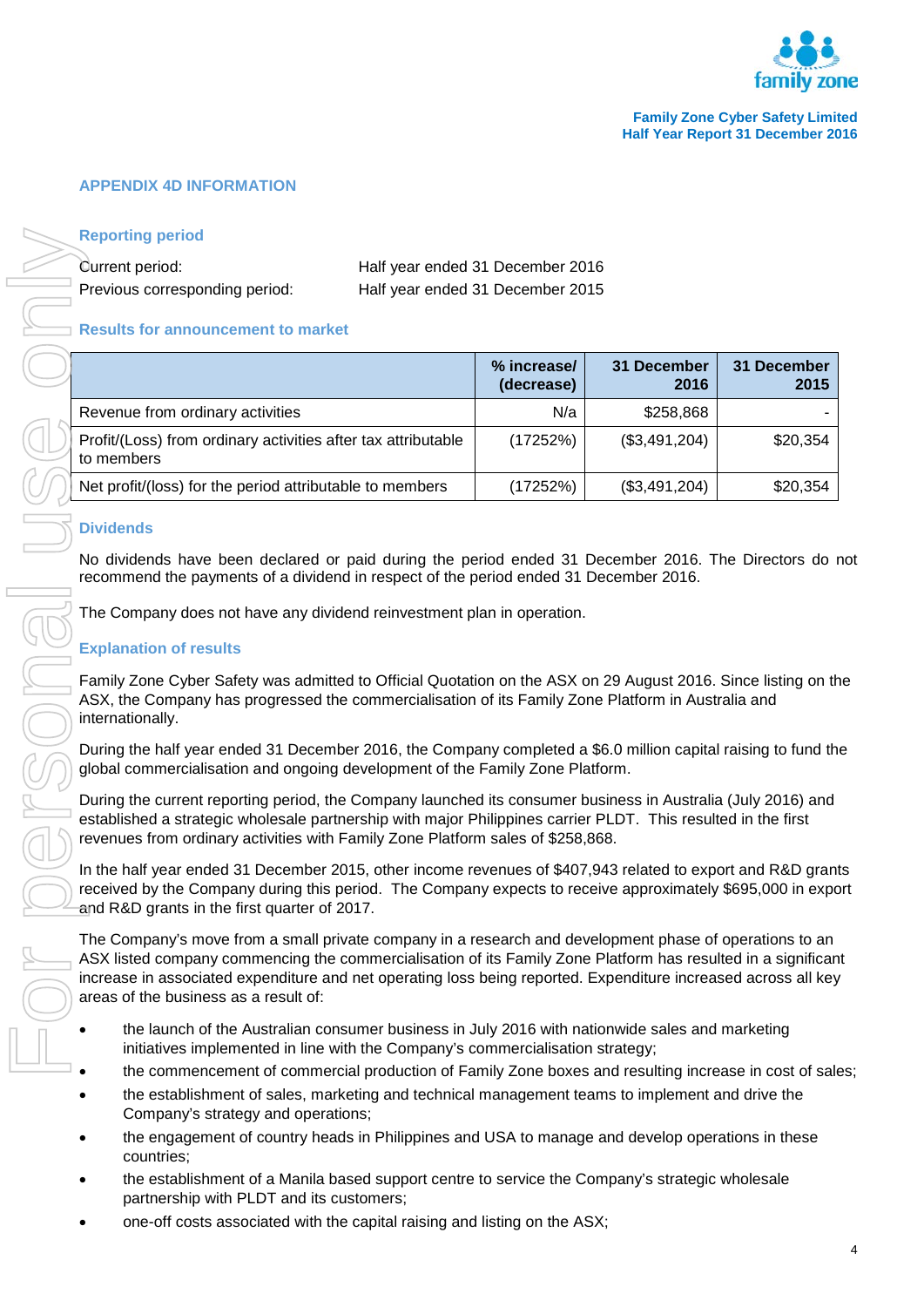

Share based payments of \$480,446 were also reported in the half year ended 31 December 2016 compared to \$54,411 in the previous corresponding period.

## **Net tangible assets per security**

| Net tangible liabilities per share         | 31 December 2016 | 30 June 2016 |
|--------------------------------------------|------------------|--------------|
| Net tangible liabilities (cents per share) |                  |              |

## **Other**

On 20 September 2016, the Company incorporated a wholly owned US subsidiary Family Zone Inc. Family Zone Inc did not undertake any operational activities during the period ended 31 December 2016 and did not contribute to the Company's loss from ordinary activities for the period.

| <b>Entity</b>   | <b>Country of</b><br>Incorporation | <b>Equity</b><br>interest |
|-----------------|------------------------------------|---------------------------|
| Family Zone Inc | USA                                | 100%                      |

There are no associates or joint ventures held by the Group.

## **Emphasis of Matter**

The Independent Auditor's Review Report included an unmodified opinion with an Emphasis of Matter drawing attention to Note 2 in the financial report, which indicates the existence of a material uncertainty that may cast<br>significant doubt about the Company's ability to continue as a going concern and therefore, the Company may significant doubt about the Company's ability to continue as a going concern and therefore, the Company may be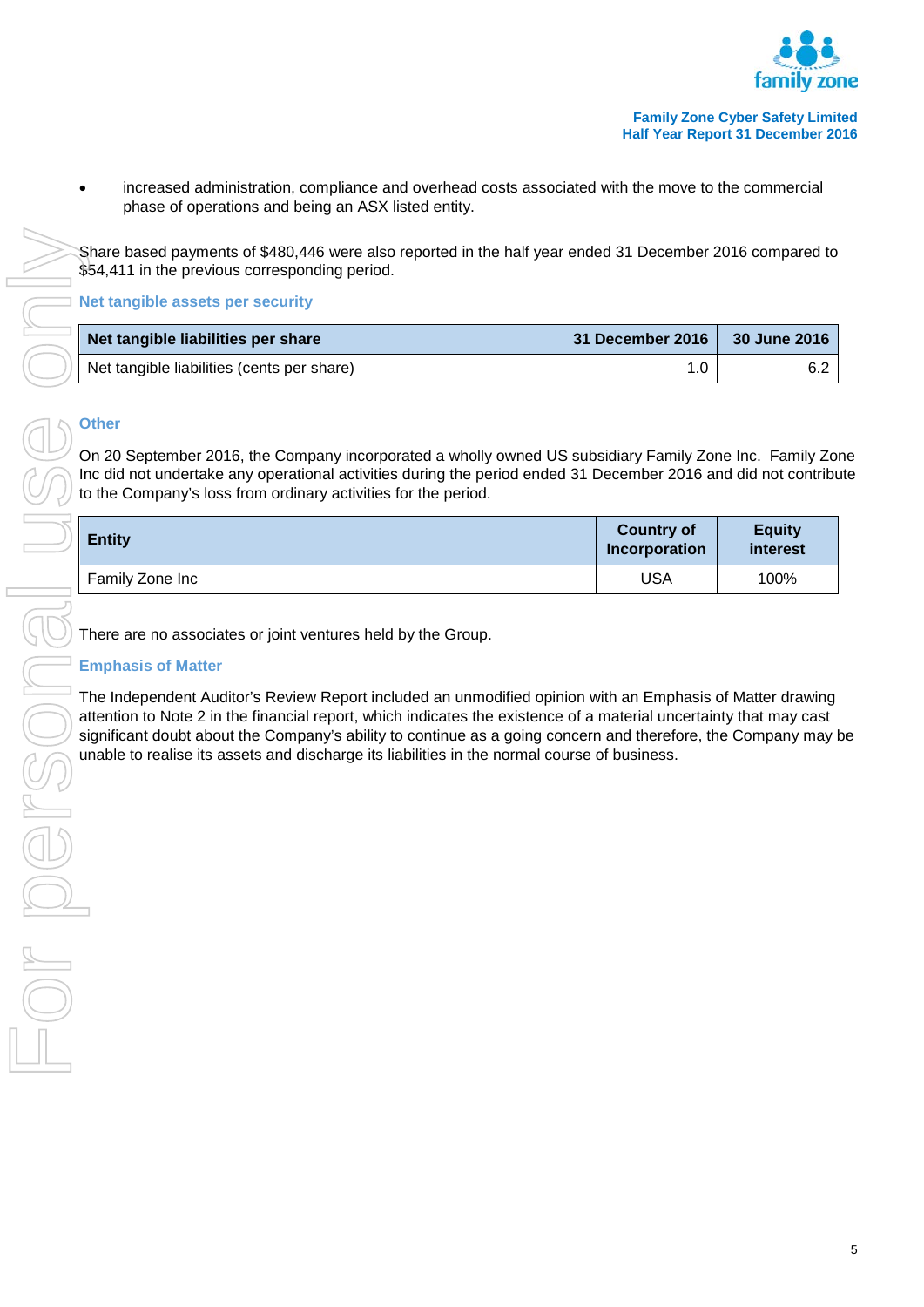

#### <span id="page-5-0"></span>**DIRECTORS' REPORT**

Your Directors have pleasure in submitting their report together with the condensed financial statements of Family Zone Cyber Safety Limited and its controlled entities (the 'Company') for the half year ended 31 December 2016. In order to comply with the provisions of the Corporations Act 2001, the Directors' report as follows:

#### **DIRECTORS**

The Directors in office at any time during the period and until the date of this report are as follows:

| Mr Tim Levy     | <b>Managing Director</b>           |
|-----------------|------------------------------------|
| Mr John Sims    | Non-executive Independent Chairman |
| Mr Crispin Swan | Executive Director - Sales         |
| Mr Phil Warren  | Non-executive Independent Director |

The Directors have been in office since the start of the period to the date of this report unless otherwise stated.

#### **PRINCIPAL ACTIVITIES**

The principal activities of the Company during the period were its successful listing on ASX in August 2016 and subsequent commencement of the commercialisation of the Family Zone Platform.

The Family Zone Platform is a cloud based parental control platform owned and operated by the Company. The Family Zone Platform incorporates networking and application technologies which allow parental controls to be embedded within home, enterprise public and telecommunications carrier networks and installed on mobile devices.

#### **RESULTS**

The net loss attributable to members of the Company for the half year ended 31 December 2016 amounted to \$3,491,204 (31 December 2015: net profit attributable to members \$20,354).

The Company's cash at bank was \$2,150,876 as at 31 December 2016.

#### **REVIEW OF OPERATIONS**

During the period ended 31 December 2016 the Company successfully completed a \$6.0 million capital raising and was admitted to Official Quotation on ASX on 29 August 2016.

Following listing on ASX the Company commenced the commercialisation of its Family Zone Platform and has made significant progress against the key commercialisation and distribution channels identified including:

- the launch of Australia consumer business and nationwide sales and marketing initiatives resulting in consumer sign ups and revenues growing above targets;
- generation of sales activities around schools boosted by the acquisition of Sonar/MyNet (outlined further below);
- strategic wholesale partnership signed with major Philippines telecommunications carrier PLDT:
- development of WorkZone, of a new cyber security offering for SMEs, in response to market demand from telecommunication carriers; and
- establishment of base of operations in USA, including experienced team and Family Zone technology deployed in schools.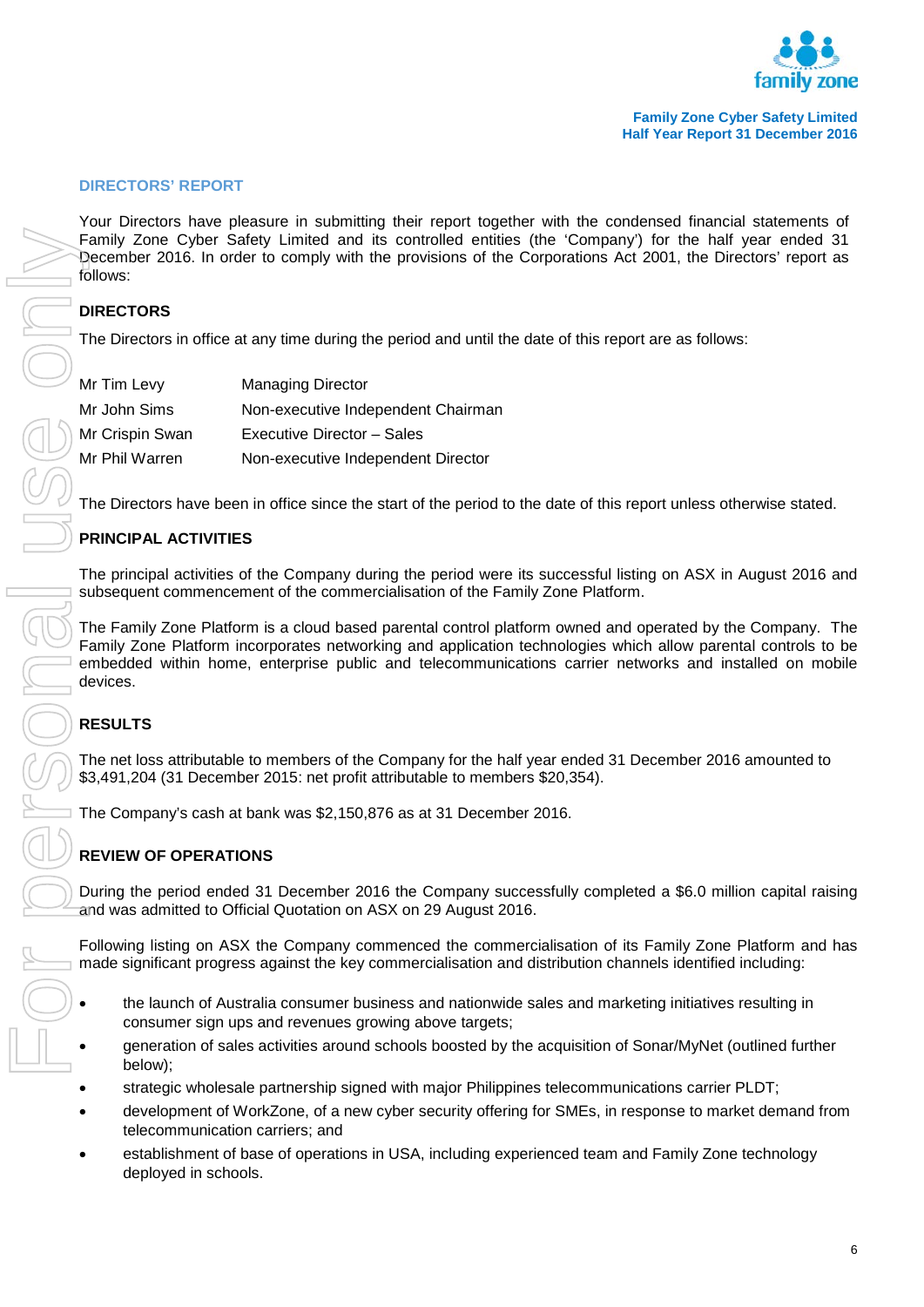

\$65,000. USA. This considerable to any significant behavior in studies a method in the Company is not subject to any significant environmental Commonwealth or State regulations or laws and the Company is no personal the Company is

In December 2016 the Company successfully completed the acquisition of one of Australia's leading cyber security and education platforms Sonar/MyNet from Tesserent and engaged Tesserent as its global reseller and distribution partner. At the time of the acquisition Sonar/MyNet was installed in 180 schools in Australia and 47 in USA. This acquisition has accelerated the Company distribution strategy through school communities providing the Company with the opportunity to cross sell its home and mobile parental control offerings to the 200,000+ families associated with the schools using the Sonar/MyNet platforms as well as providing immediate licence fee revenues.

As part of the Sonar/MyNet acquisition the Company also entered into a Placement Agreement with Tracy Smyth pursuant to which the Company has agreed to issue Tracy Smyth 3,333,333 Shares at an issue price of \$0.30 to raise \$1,000,000 on or before 28 April 2017. Shareholder approval for the Placement was granted on 13 December 2016.

During the period the Company also acquired strategic application software called Compliance and Application Security Manager (CASM) which enables Family Zone to run filtering services on PCs and Macs, significantly expanding Family Zone's market offering.

## **SIGNIFICANT CHANGES IN STATE OF AFFAIRS**

There have been no significant changes in the state of affairs of the Company that occurred during the financial period not otherwise disclosed in this report or the financial statements.

## **AFTER BALANCE DATE EVENTS**

Following the end of the half year, the Company finalised its claim for its Research & Development grant with an expectation to receive \$630,000 and export market development grant with an expected grant entitlement of

On 20 February 2017, the Company announced it had signed an agreement with major Indonesian carrier Telkomsel to conduct joint development and user trials in contemplation of a commercial launch of embedded parental controls mid 2017. Commercial launch is subject to completion of successful trials and negotiation of a services agreement.

The Company also issued 634,656 Employee Options (\$0.33, 19 Sept 2019) and cancelled 460,293 Employee Options (\$0.33, 19 Sept 2019) on 20 February 2017.

Following the end of the half year the Company has also achieved a number of milestones in its US operations with school installation increasing 72% to 81 schools and the engagement of US reseller, eBridge to market Family Zone's consumer services directly to families through its school clients.

Apart from the events discussed above, no other matters or circumstances have arisen since the end of the financial period which significantly affected or may significantly affect the operations of the Company, the results of those operations or the state of affairs of the Company in subsequent financial years.

## **LIKELY DEVELOPMENTS**

Other than as disclosed elsewhere in this report, there are no likely developments in the operations of the Company that were not finalised at the date of this report.

## **ENVIRONMENTAL REGULATION**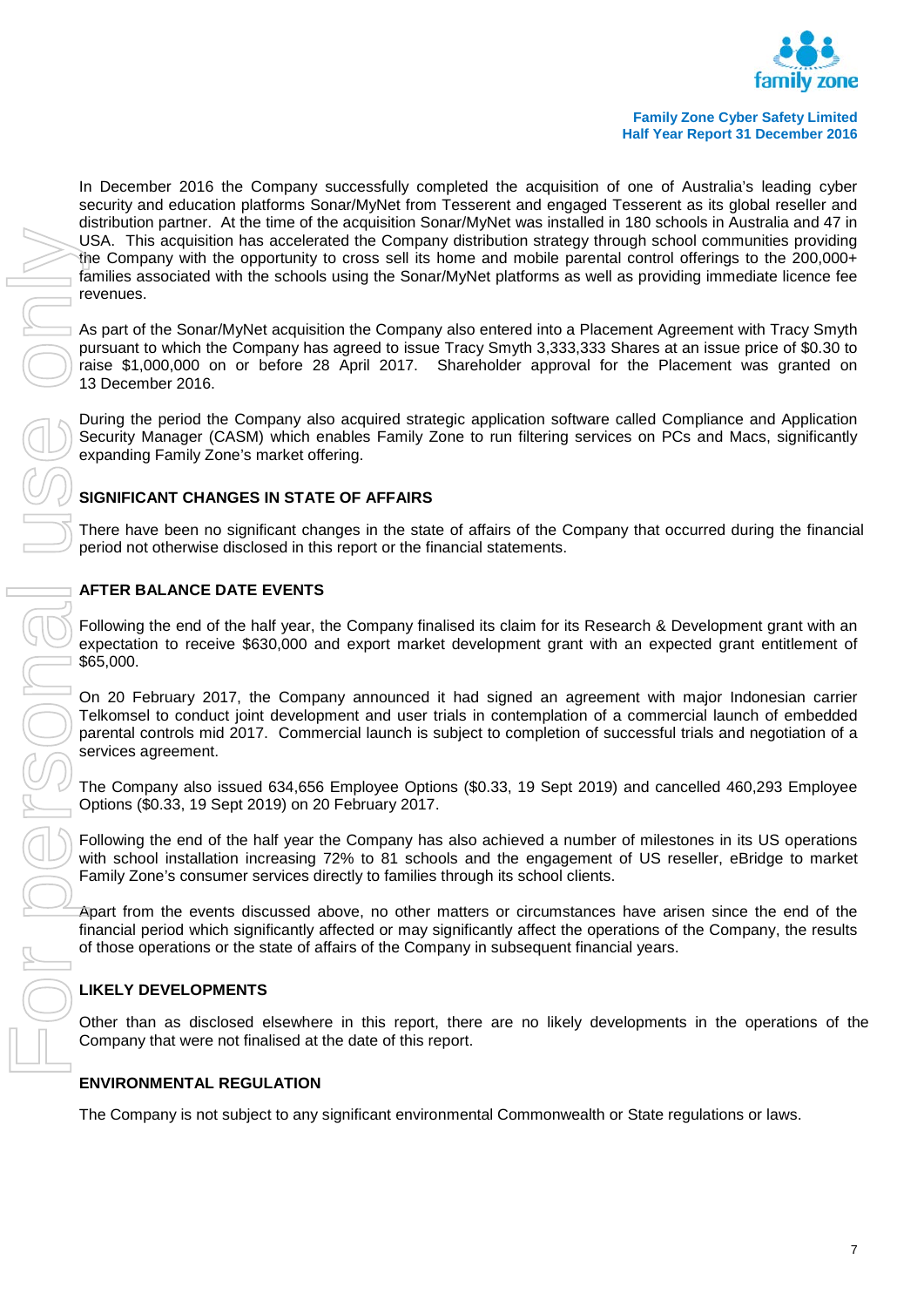

## **DIVIDENDS**

There were no dividends paid or declared or recommended since the start of the period.

Signed in accordance with a resolution of the Directors.

**Mr Tim Levy** *Managing Director*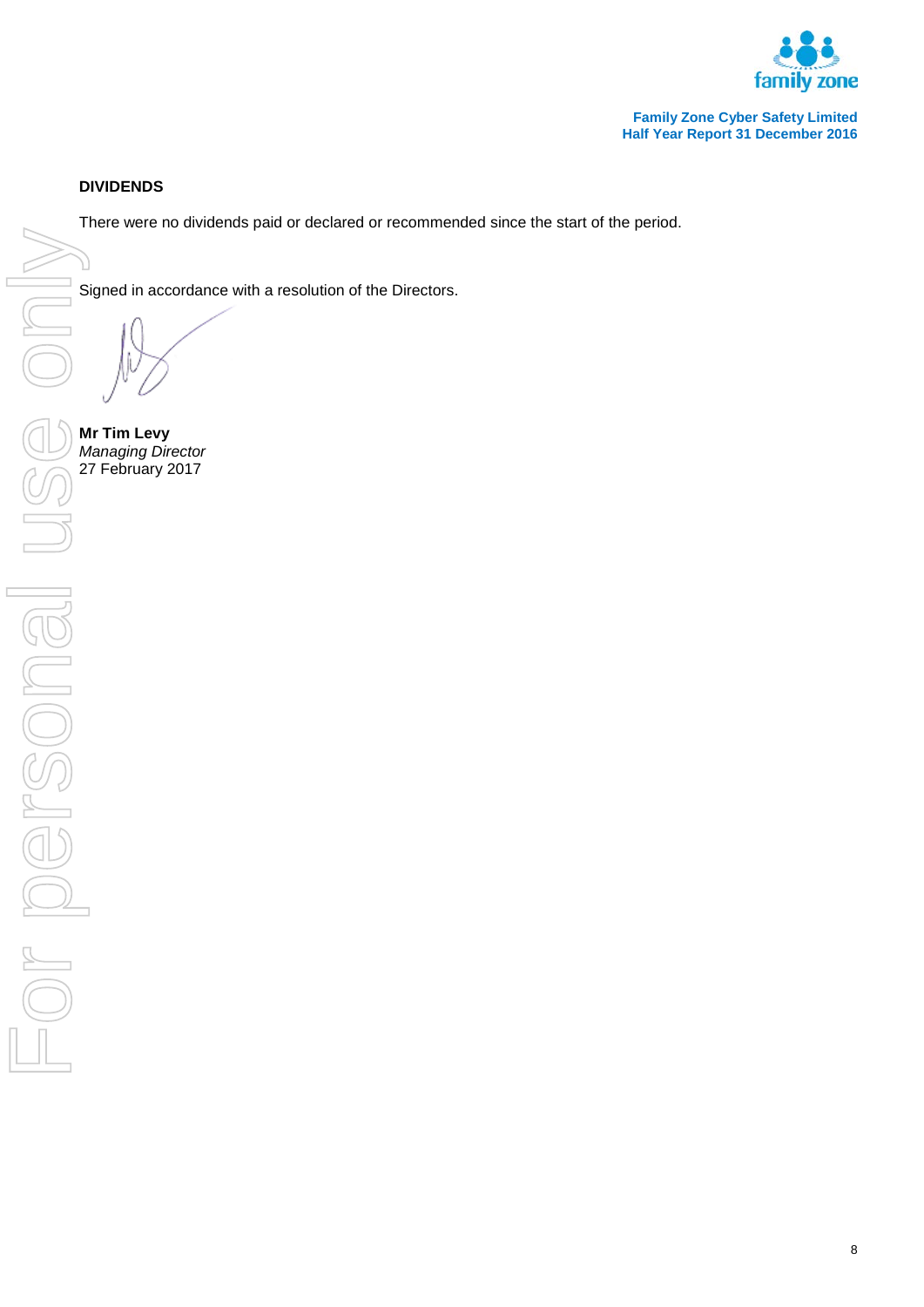

Pitcher Partners is an association of Independent firms Melbourne | Sydney | Perth | Adelaide | Brisbane | Newcastle

#### **AUDITOR'S INDEPENDENCE DECLARATION**

#### **To the Directors of Family Zone Cyber Safety Limited.**

In relation to the independent review for the half-year ended 31 December 2016, to the best of my knowledge and belief there have been:

(i) No contraventions of the auditor independence requirements of the *Corporations Act 2001; and* 

(ii) No contraventions of any applicable code of professional conduct.

Portners BAXA PTY LTD Titcher

PITCHER PARTNERS BA&A PTY LTD

PAUL MULLIGAN Executive Director Perth, WA 27 February 2017

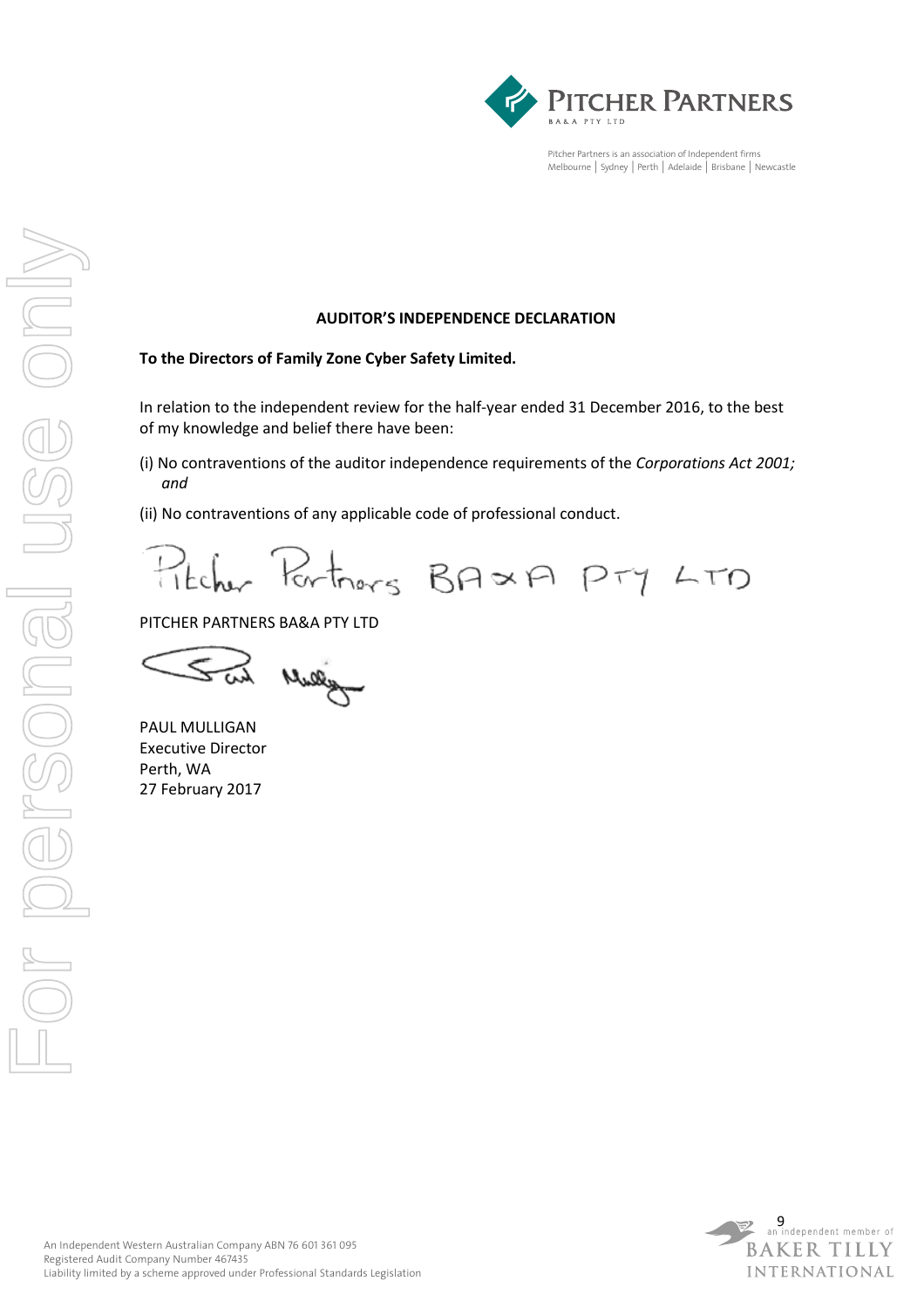

#### <span id="page-9-0"></span>**CONDENSED STATEMENT OF PROFIT OR LOSS AND OTHER COMPREHENSIVE INCOME** For the half year ended 31 December 2016

|                                                                                                                                     | <b>Note</b> | 31 December<br>2016<br>\$ | 31 December<br>2015<br>\$ |
|-------------------------------------------------------------------------------------------------------------------------------------|-------------|---------------------------|---------------------------|
|                                                                                                                                     |             |                           |                           |
| Revenue                                                                                                                             |             | 258,868                   |                           |
| Other Income                                                                                                                        |             | 9,281                     | 408,465                   |
| Advertising                                                                                                                         |             | (336,039)                 | (10,000)                  |
| Administration                                                                                                                      |             | (287, 214)                | (323,700)                 |
| <b>Cost of Sales</b>                                                                                                                |             | (190, 786)                |                           |
| Finance                                                                                                                             |             | (3,575)                   |                           |
| Information Technology                                                                                                              |             | (317, 427)                |                           |
| Marketing                                                                                                                           |             | (161, 306)                |                           |
| Share based payment expense                                                                                                         | 9           | (480, 446)                | (54, 411)                 |
| Employee benefits                                                                                                                   |             | (1,784,764)               |                           |
| Other                                                                                                                               |             | (197, 796)                |                           |
| (Loss)/Profit before income tax                                                                                                     |             | (3, 491, 204)             | 20,354                    |
| Income tax benefit/(expense)                                                                                                        |             |                           |                           |
| (Loss)/Profit after tax for the period attributable to the<br>members of Family Zone Cyber Safety                                   |             | (3, 491, 204)             | 20,354                    |
| Other comprehensive income                                                                                                          |             |                           |                           |
| Total comprehensive (loss)/profit for the period attributable<br>to the members of Family Zone Cyber Safety                         |             | (3, 491, 204)             | 20,354                    |
|                                                                                                                                     |             |                           |                           |
| Basic and diluted (loss)/profit per share (cents per share) for the<br>period attributed to the members of Family Zone Cyber Safety |             | (10.69)                   | 0.00                      |

The above Condensed Statement of Profit or Loss and Other Comprehensive Income is to be read in conjunction with the accompanying notes.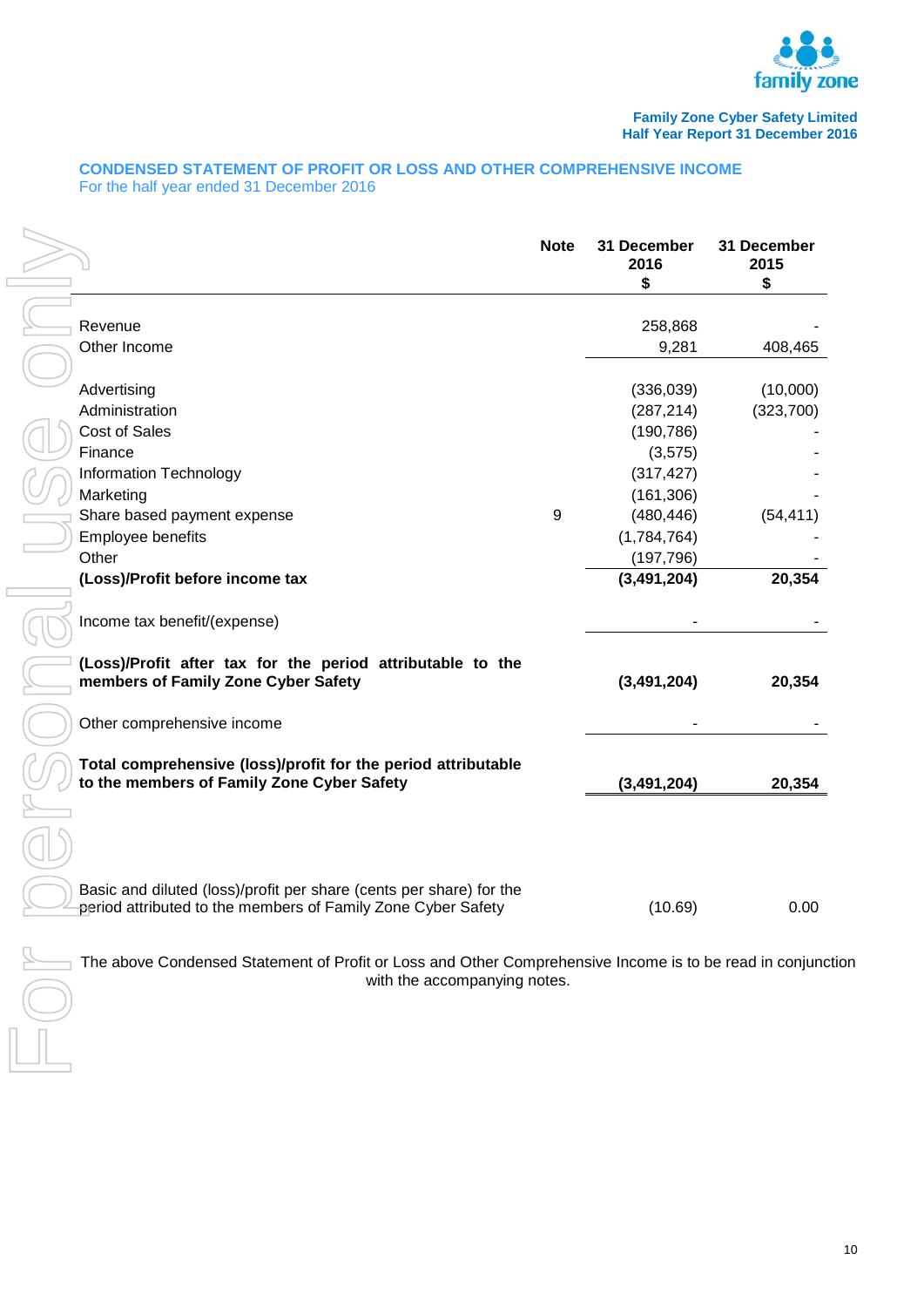

#### <span id="page-10-0"></span>**CONDENSED STATEMENT OF FINANCIAL POSITION** As at 31 December 2016

|                | 31 December<br>2016     | 30 June<br>2016                                                                                            |
|----------------|-------------------------|------------------------------------------------------------------------------------------------------------|
| <b>Note</b>    | \$                      | \$                                                                                                         |
|                |                         |                                                                                                            |
|                |                         |                                                                                                            |
|                |                         | 720,227                                                                                                    |
|                |                         | 41,427                                                                                                     |
|                |                         |                                                                                                            |
|                |                         | 216,029                                                                                                    |
|                | 2,865,926               | 977,683                                                                                                    |
|                |                         |                                                                                                            |
| $\overline{7}$ |                         | 380,146                                                                                                    |
|                | 32,883                  | 6,852                                                                                                      |
|                | 4,270,084               | 386,998                                                                                                    |
|                | 7,136,010               | 1,364,681                                                                                                  |
|                |                         |                                                                                                            |
|                |                         |                                                                                                            |
|                |                         | 538,630                                                                                                    |
|                |                         | 1,430,000                                                                                                  |
|                |                         | 1,968,630                                                                                                  |
|                |                         |                                                                                                            |
|                | 3,541,899               | 1,968,630                                                                                                  |
|                | 3,594,111               | (603, 949)                                                                                                 |
|                |                         |                                                                                                            |
|                |                         | 1,433,717                                                                                                  |
|                |                         | 1,605,348                                                                                                  |
|                | (7, 134, 218)           | (3,643,014)                                                                                                |
|                | 3,594,111               | (603, 949)                                                                                                 |
|                | $\overline{\mathbf{4}}$ | 2,150,876<br>71,384<br>469,882<br>173,784<br>4,237,201<br>3,541,899<br>3,541,899<br>9,020,035<br>1,708,294 |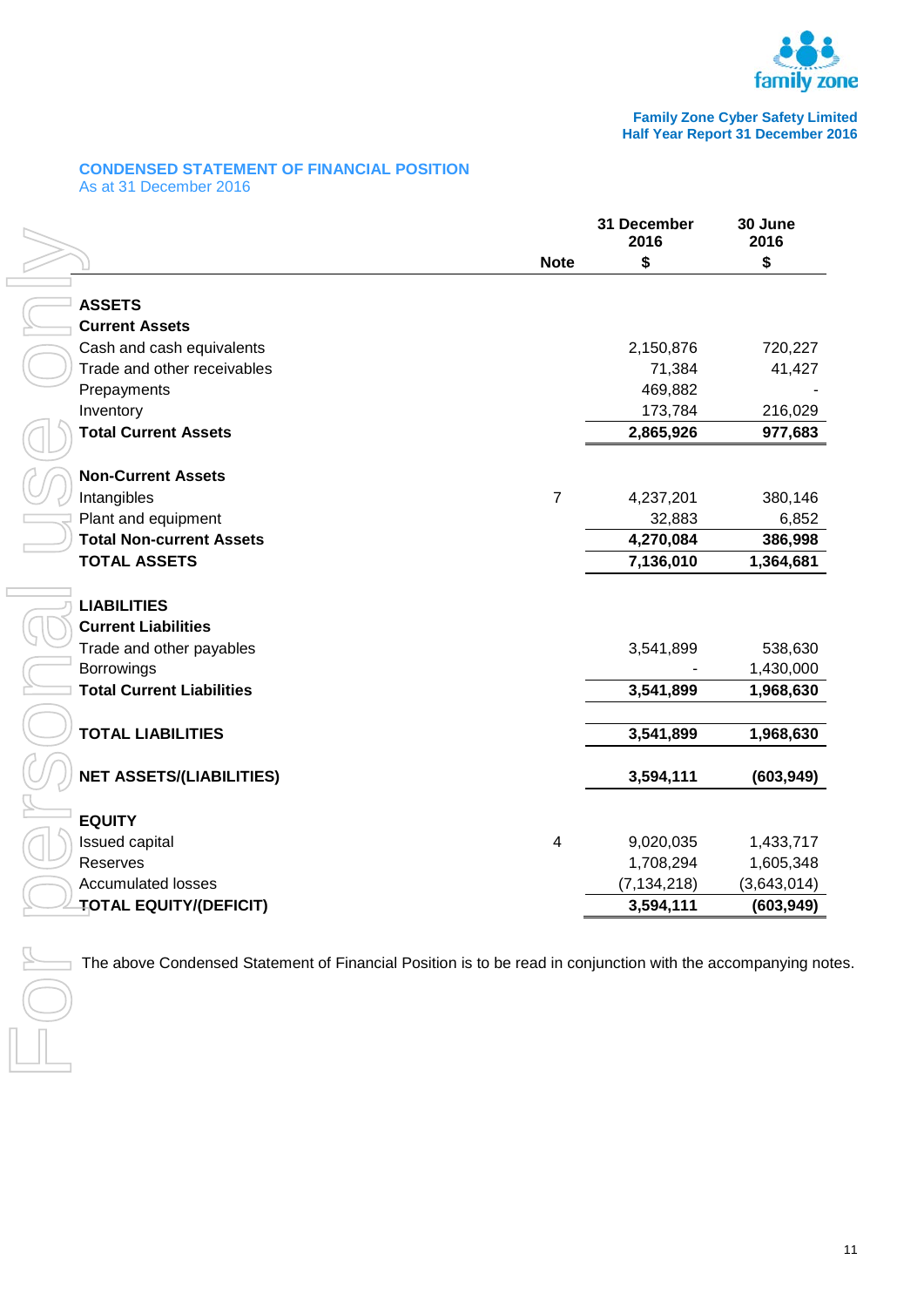

#### <span id="page-11-0"></span>**CONDENSED STATEMENT OF CHANGES IN EQUITY** For the half year ended 31 December 2016

|                                                                         | <b>Issued</b><br><b>Capital</b> | Option &<br>Performance<br><b>Reserve</b> | <b>Accumulated</b><br><b>Losses</b> | <b>Total</b>       |
|-------------------------------------------------------------------------|---------------------------------|-------------------------------------------|-------------------------------------|--------------------|
|                                                                         | \$                              |                                           | \$                                  | \$                 |
| Balance as at 1 July 2015 (unaudited)                                   | 1,465,596                       |                                           | (737, 733)                          | 727,863            |
| Retrospective adjustments for errors in the                             |                                 |                                           |                                     |                    |
| prior financial year                                                    | (153, 978)                      |                                           | (89, 674)                           | (243, 652)         |
| Balance at 1 July 2015 (restated)                                       | 1,311,618                       |                                           | (827, 407)                          | 484,211            |
| (Loss)/Profit for the period                                            |                                 |                                           | 20,354                              | 20,354             |
| Total other comprehensive income                                        |                                 |                                           |                                     |                    |
| Total comprehensive profit for the period                               |                                 |                                           | 20,354                              | 20,354             |
| Transaction with owners, directly recorded<br>in equity:                |                                 |                                           |                                     |                    |
| Issue of ordinary shares, net of transaction                            |                                 |                                           |                                     |                    |
| costs                                                                   |                                 |                                           |                                     |                    |
| Issue of performance rights & options<br>Total transactions with owners |                                 |                                           |                                     |                    |
| <b>Balance at 31 December 2015</b>                                      | 1,311,618<br>1,311,618          |                                           | (807, 053)<br>(807, 053)            | 504,565<br>504,565 |
|                                                                         | <b>Issued</b><br><b>Capital</b> | Option &<br>Performance<br><b>Reserve</b> | <b>Accumulated</b><br><b>Losses</b> | <b>Total</b>       |
|                                                                         | \$                              |                                           | \$                                  | \$                 |
| Balance at 1 July 2016                                                  | 1,433,717                       | 1,605,348                                 | (3,643,014)                         | (603, 949)         |
| Loss for the period                                                     |                                 |                                           | (3,491,204)                         | (3,491,204)        |
| Total other comprehensive income                                        |                                 |                                           |                                     |                    |
| Total comprehensive loss for the period                                 |                                 |                                           | (3, 491, 204)                       | (3, 491, 204)      |
| Transaction with owners, directly recorded<br>in equity:                |                                 |                                           |                                     |                    |
| Issue of ordinary shares, net of transaction                            |                                 |                                           |                                     |                    |
| costs                                                                   | 7,586,318                       |                                           |                                     | 7,586,318          |
|                                                                         |                                 | 102,946<br>102,946                        |                                     | 102,946            |
| Issue of performance rights & options                                   |                                 |                                           |                                     | 7,689,264          |
| Total transactions with owners<br><b>Balance at 31 December 2016</b>    | 7,586,318<br>9,020,035          | 1,708,294                                 | (7, 134, 218)                       | 3,594,111          |

|                                                          |                                 | Option &                             |                              |               |
|----------------------------------------------------------|---------------------------------|--------------------------------------|------------------------------|---------------|
|                                                          | <b>Issued</b><br><b>Capital</b> | <b>Performance</b><br><b>Reserve</b> | Accumulated<br><b>Losses</b> | Total         |
|                                                          | S                               |                                      | S                            | \$            |
| Balance at 1 July 2016                                   | 1,433,717                       | 1,605,348                            | (3,643,014)                  | (603, 949)    |
| Loss for the period                                      |                                 |                                      | (3,491,204)                  | (3,491,204)   |
| Total other comprehensive income                         |                                 |                                      |                              |               |
| Total comprehensive loss for the period                  |                                 |                                      | (3, 491, 204)                | (3, 491, 204) |
| Transaction with owners, directly recorded<br>in equity: |                                 |                                      |                              |               |
| Issue of ordinary shares, net of transaction             |                                 |                                      |                              |               |
| costs                                                    | 7,586,318                       |                                      |                              | 7,586,318     |
| Issue of performance rights & options                    |                                 | 102,946                              |                              | 102,946       |
| Total transactions with owners                           | 7,586,318                       | 102,946                              |                              | 7,689,264     |
| <b>Balance at 31 December 2016</b>                       | 9,020,035                       | 1,708,294                            | (7, 134, 218)                | 3,594,111     |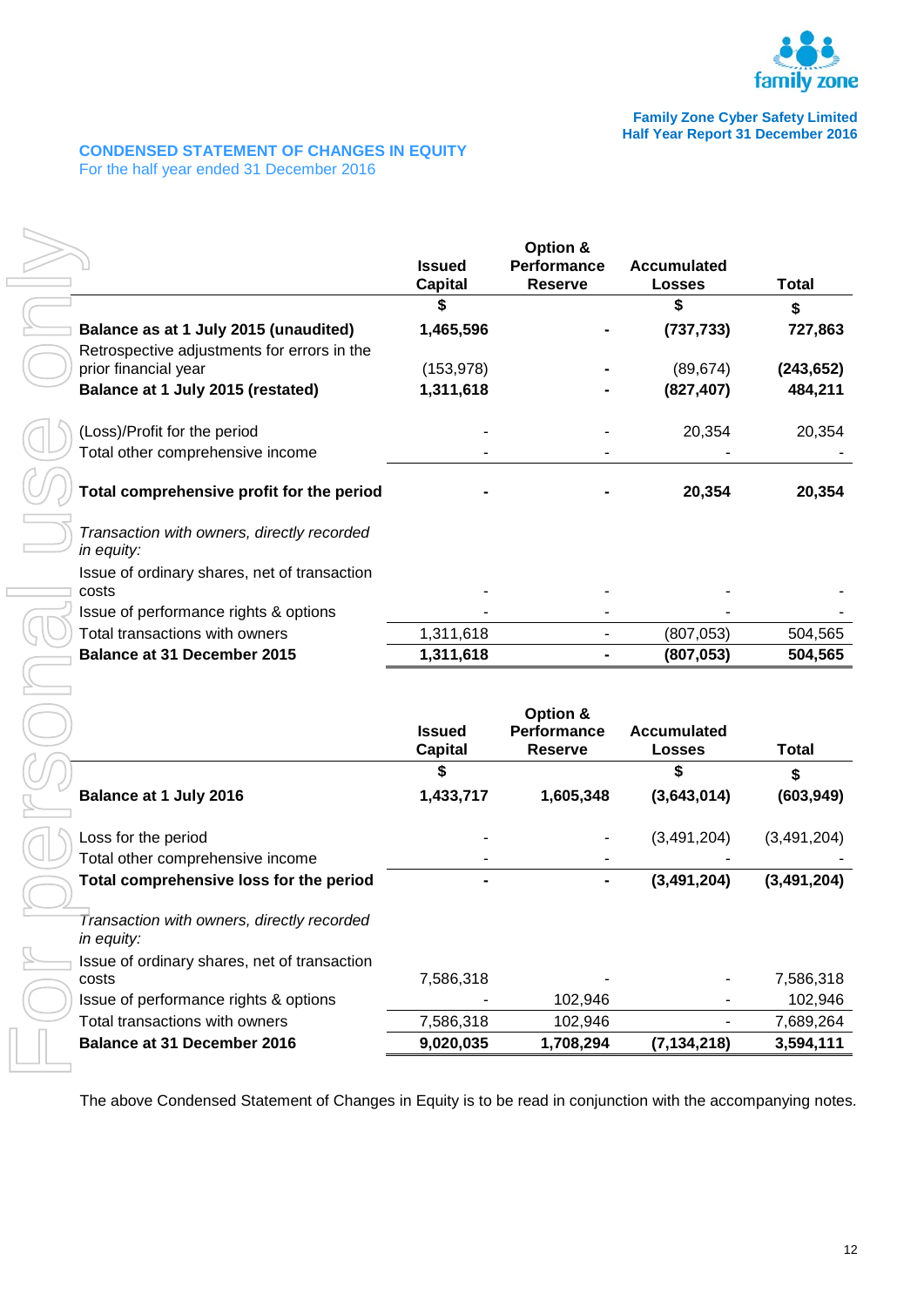

## <span id="page-12-0"></span>**CONDENSED STATEMENT OF CASH FLOWS**

For the half year ended 31 December 2016

|                                                         | 31 December |               | 31 December |
|---------------------------------------------------------|-------------|---------------|-------------|
|                                                         | 2016        |               | 2015        |
|                                                         | S           |               | \$          |
| <b>Cash flows from operating activities</b>             |             |               |             |
| Receipt from customers                                  |             | 190,512       |             |
| Government grants received                              |             |               | 407,943     |
| Payments to suppliers and employees                     |             | (3,372,338)   | (693,083)   |
| Interest received                                       |             | 3,089         | 522         |
| Net cash flows (used in) operating activities           |             | (3, 178, 737) | (284, 618)  |
| Cash flows from investing activities                    |             |               |             |
| Purchase of plant & equipment                           |             | (34, 512)     |             |
| Payments for intangible assets                          |             | (1, 109, 225) |             |
| Net cash flows (used in) investing activities           |             | (1, 143, 737) |             |
| Cash flows from financing activities                    |             |               |             |
| Proceeds from issue of shares, net of share issue costs |             | 5,797,123     |             |
| Proceeds from / (repayment of) borrowings               |             | (44,000)      | 356,667     |
| Net cash flows from financing activities                |             | 5,753,123     | 356,667     |
|                                                         |             |               |             |
| Net increase/(decrease) in cash and cash equivalents    |             | 1,430,649     | (72, 049)   |
| Cash and cash equivalents at beginning period           |             | 720,227       | 78,519      |
| Cash and cash equivalents at end period                 |             | 2,150,876     | 6,470       |

The above Condensed Statement of Cash Flows is to be read in conjunction with the accompanying notes.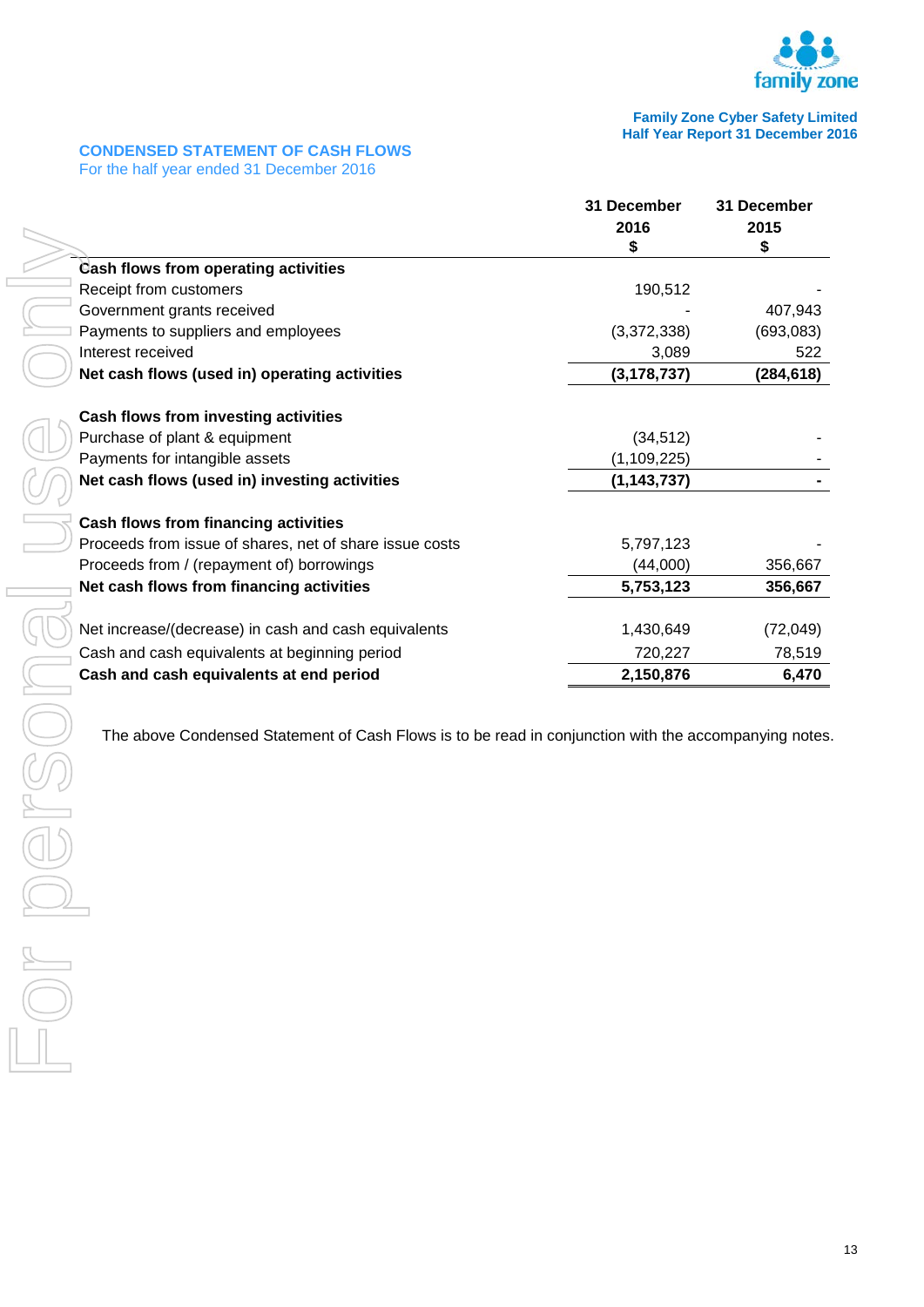

#### <span id="page-13-0"></span>**NOTES TO THE FINANCIAL STATEMENTS**

For the period ended 31 December 2016

#### **NOTE 1: SIGNIFICANT ACCOUNTING POLICIES**

Family Zone Cyber Safety Limited (**Company**) is a listed public company incorporated and domiciled in Australia. The financial statements of the Company are as at and for the period ended 31 December 2016.

A description of the nature of the Company's operations and its principal activities is included in the Directors' Report which does not form part of this financial report.

The financial statements were authorised by the Board of Directors on the date of signing the Directors' Declaration.

#### **NOTE 2: BASIS OF PREPARATION**

The half-year financial statements are general purpose financial statements prepared in accordance with Australian Accounting Standards 134 'Interim Financial Reporting', other authoritative pronouncements of the Australian Accounting Standards Board (including Australian Interpretations) and the *Corporations Act 2001*.

It is recommended that this financial report be read in conjunction with the annual financial report for the year ended 30 June 2016 and any public announcements made by Family Zone Cyber Safety Limited during the halfyear in accordance with continuous disclosure requirements arising under the *Corporations Act 2001.*

The accounting policies have been consistently applied by the consolidated entity and are consistent with those applied in the previous financial year and those of the corresponding interim reporting period.

The half-year report does not include full disclosures of the type normally included in an annual financial report. For the purposes of preparing the half-year condensed financial statements, the half-year has been treated as a discrete reporting period.

The Company has adopted all of the new and revised Standards and Interpretations issued by the Australian Accounting Standard Board ("AASB") that are relevant to their operations and effective for the current reporting period. The adoption of all the new and revised Standards and Interpretations has not resulted in any changes to the Company's accounting policies and has no effect on the amounts reported for the current or prior periods.

Family Zone Cyber Safety Limited is a company limited by shares. The financial report is presented in Australian currency. Family Zone Cyber Safety Limited is a for-profit entity.

#### **Going Concern**

The interim condensed financial statements have been prepared on a going concern basis which contemplates the continuity of normal business activities and the realisation of assets and the settlement of liabilities in the normal course of business.

The Company incurred a net loss after tax for the half-year ended 31 December 2016 of \$3,491,204 and a net cash outflow from operating and investing activities of \$4,322,474. Net assets of the Company as at 31 December 2016 were \$3,594,111 (30 June 2016: (\$603,949)).

The Company's ability to continue as a going concern and pay its debts as and when they fall due is dependent upon the Company raising additional capital via any means available to it in a timely manner in order to fund the Company's ongoing activities.

The Directors have reviewed the business outlook and cash flow forecasts after taking into account the above matters and are of the opinion that the use of the going concern basis of accounting is appropriate as the Directors believe the Company will achieve the matter set out above and be able to pay its debt as and when they fall due.

The interim condensed financial statements are therefore prepared on the assumption that the Company is a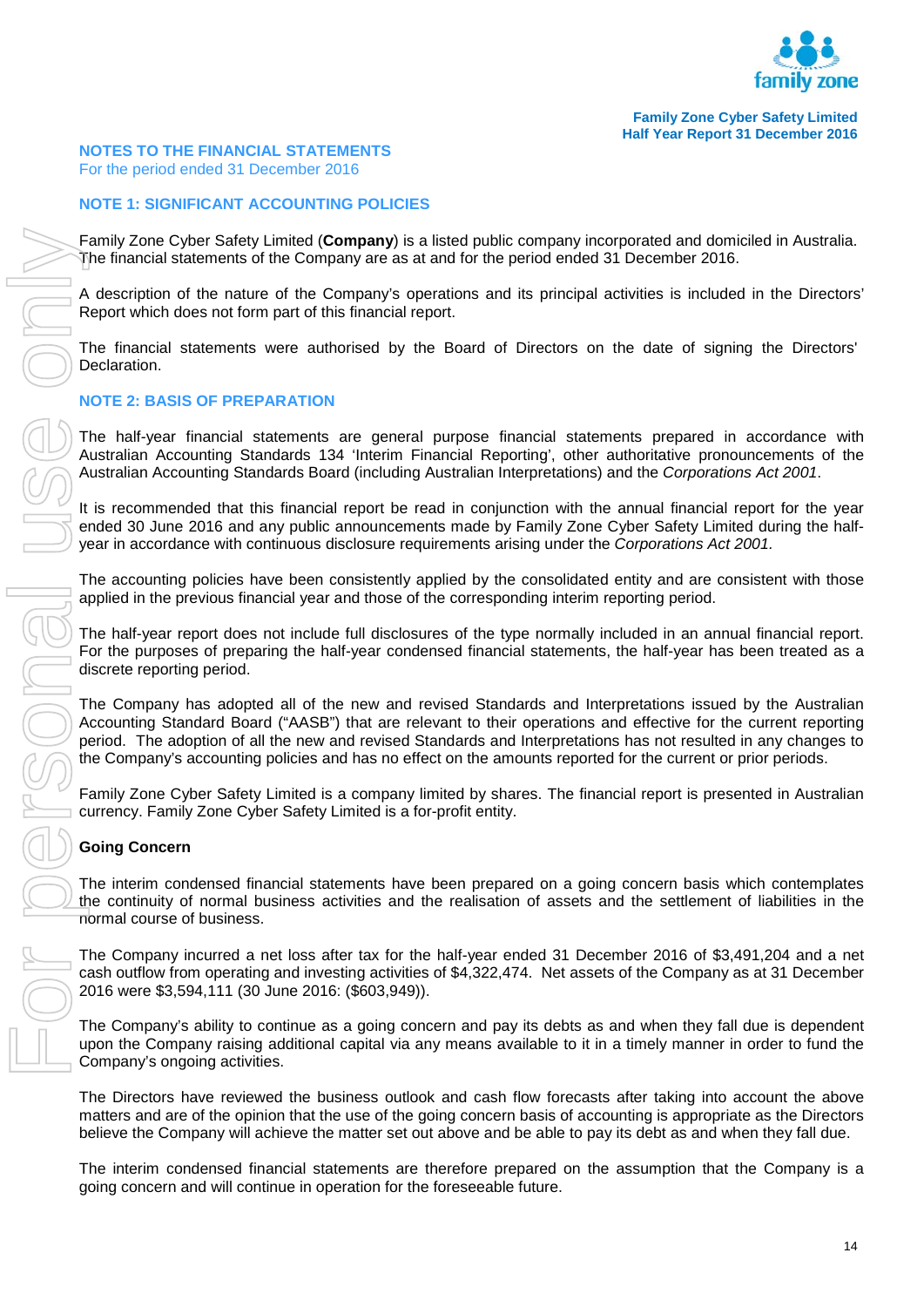

#### **Asset Acquisition**

When an asset acquisition does not constitute a business combination, the assets and liabilities are assigned a carrying amount based on their fair values in an asset purchase transaction and no deferred tax will arise in relation to the acquired assets and assumed liabilities, as the initial recognition exemption for deferred tax under AASB 112 *Income Taxes* applies. No goodwill will arise on the acquisition.

#### **NOTE 3: SEGMENT REPORTING**

#### **NOTE 4: ISSUED CAPITAL**

|                                                    | 2016          | 2015          |
|----------------------------------------------------|---------------|---------------|
| <b>Share Capital</b>                               | Number of     | Number of     |
|                                                    | <b>Shares</b> | <b>Shares</b> |
| Issued Ordinary Shares - no par value (fully paid) | 63.811.039    | 34.913.488    |
| Total                                              | 63,811,039    | 34.913.488    |

| AASB 112 Income Taxes applies. No goodwill will arise on the acquisition.                                                                                                                                                                                                                                                                                                                                                                                                                                                                                                             |                                   |                  |
|---------------------------------------------------------------------------------------------------------------------------------------------------------------------------------------------------------------------------------------------------------------------------------------------------------------------------------------------------------------------------------------------------------------------------------------------------------------------------------------------------------------------------------------------------------------------------------------|-----------------------------------|------------------|
| <b>NOTE 3: SEGMENT REPORTING</b>                                                                                                                                                                                                                                                                                                                                                                                                                                                                                                                                                      |                                   |                  |
| An operating segment is a component of an Company that engages in business activities from which it may earn<br>revenues and incur expenses (including revenues and expenses relating to transactions with other components<br>of the same Company), whose operating results are regularly reviewed by the Company's chief operating<br>decision maker to make decisions about resources to be allocated to the segment and assess its performance<br>and for which discrete financial information is available. This includes start-up operations which are yet to earn<br>revenues. |                                   |                  |
| Management will also consider other factors in determining operating segments such as the existence of a line<br>manager and the level of segment information presented to the board of directors. Operating segments have<br>been identified based on the information provided to the chief operating decision makers – being the executive<br>management team.                                                                                                                                                                                                                      |                                   |                  |
| The Company aggregates two or more operating segments when they have similar economic characteristics, and<br>the segments are similar in the nature of the minerals targeted. Operating segments that meet the quantitative<br>criteria as prescribed by AASB 8 are reported separately. However, an operating segment that does not meet the<br>quantitative criteria is still reported separately where information about the segment would be useful to users of<br>the financial statements.                                                                                     |                                   |                  |
| Information about other business activities and operating segments that are below the quantitative criteria are<br>combined and disclosed in a separate category for "all other segments".                                                                                                                                                                                                                                                                                                                                                                                            |                                   |                  |
| <b>NOTE 4: ISSUED CAPITAL</b>                                                                                                                                                                                                                                                                                                                                                                                                                                                                                                                                                         | 2016                              | 2015             |
| <b>Share Capital</b>                                                                                                                                                                                                                                                                                                                                                                                                                                                                                                                                                                  | Number of                         | <b>Number of</b> |
|                                                                                                                                                                                                                                                                                                                                                                                                                                                                                                                                                                                       | <b>Shares</b>                     | <b>Shares</b>    |
| Issued Ordinary Shares - no par value (fully paid)                                                                                                                                                                                                                                                                                                                                                                                                                                                                                                                                    | 63,811,039                        | 34,913,488       |
| Total                                                                                                                                                                                                                                                                                                                                                                                                                                                                                                                                                                                 | 63,811,039                        | 34,913,488       |
|                                                                                                                                                                                                                                                                                                                                                                                                                                                                                                                                                                                       |                                   |                  |
|                                                                                                                                                                                                                                                                                                                                                                                                                                                                                                                                                                                       | <b>Number of</b><br><b>Shares</b> | \$ Value         |
| Opening balance - 1 July 2015                                                                                                                                                                                                                                                                                                                                                                                                                                                                                                                                                         | 34,913,488                        | 1,311,618        |
| Closing balance - 31 December 2015                                                                                                                                                                                                                                                                                                                                                                                                                                                                                                                                                    | 34,913,488                        | 1,311,618        |
|                                                                                                                                                                                                                                                                                                                                                                                                                                                                                                                                                                                       |                                   |                  |
| Opening balance - 1 July 2016                                                                                                                                                                                                                                                                                                                                                                                                                                                                                                                                                         | 16,000,029                        | 1,433,717        |
| Shares issued to Fidelio Partners on 29 July 2016                                                                                                                                                                                                                                                                                                                                                                                                                                                                                                                                     | 718,750                           | 115,000          |
| Conversion of stage 1 convertible note issued 29 August 2016                                                                                                                                                                                                                                                                                                                                                                                                                                                                                                                          | 5,187,500                         | 600,000          |
| Conversion of stage 2 convertible note issued 29 August 2016                                                                                                                                                                                                                                                                                                                                                                                                                                                                                                                          | 8,571,427                         | 830,000          |
| Shares issued to Alto Capital on 29 August 2016                                                                                                                                                                                                                                                                                                                                                                                                                                                                                                                                       | 1,500,000                         | 300,000          |
| Shares issued pursuant to public offer on 29 August 2016                                                                                                                                                                                                                                                                                                                                                                                                                                                                                                                              | 30,000,000                        | 6,000,000        |
| Shares issued to Tesserent on 16 December 2016                                                                                                                                                                                                                                                                                                                                                                                                                                                                                                                                        | 1,000,000                         | 185,000          |
| Shares to issued Tracey Smyth on 16 December 2016                                                                                                                                                                                                                                                                                                                                                                                                                                                                                                                                     | 833,333                           | 154,167          |
| Costs of shares issued                                                                                                                                                                                                                                                                                                                                                                                                                                                                                                                                                                |                                   | (597, 848)       |
| Closing balance - 31 December 2016                                                                                                                                                                                                                                                                                                                                                                                                                                                                                                                                                    | 63,811,039                        | 9,020,035        |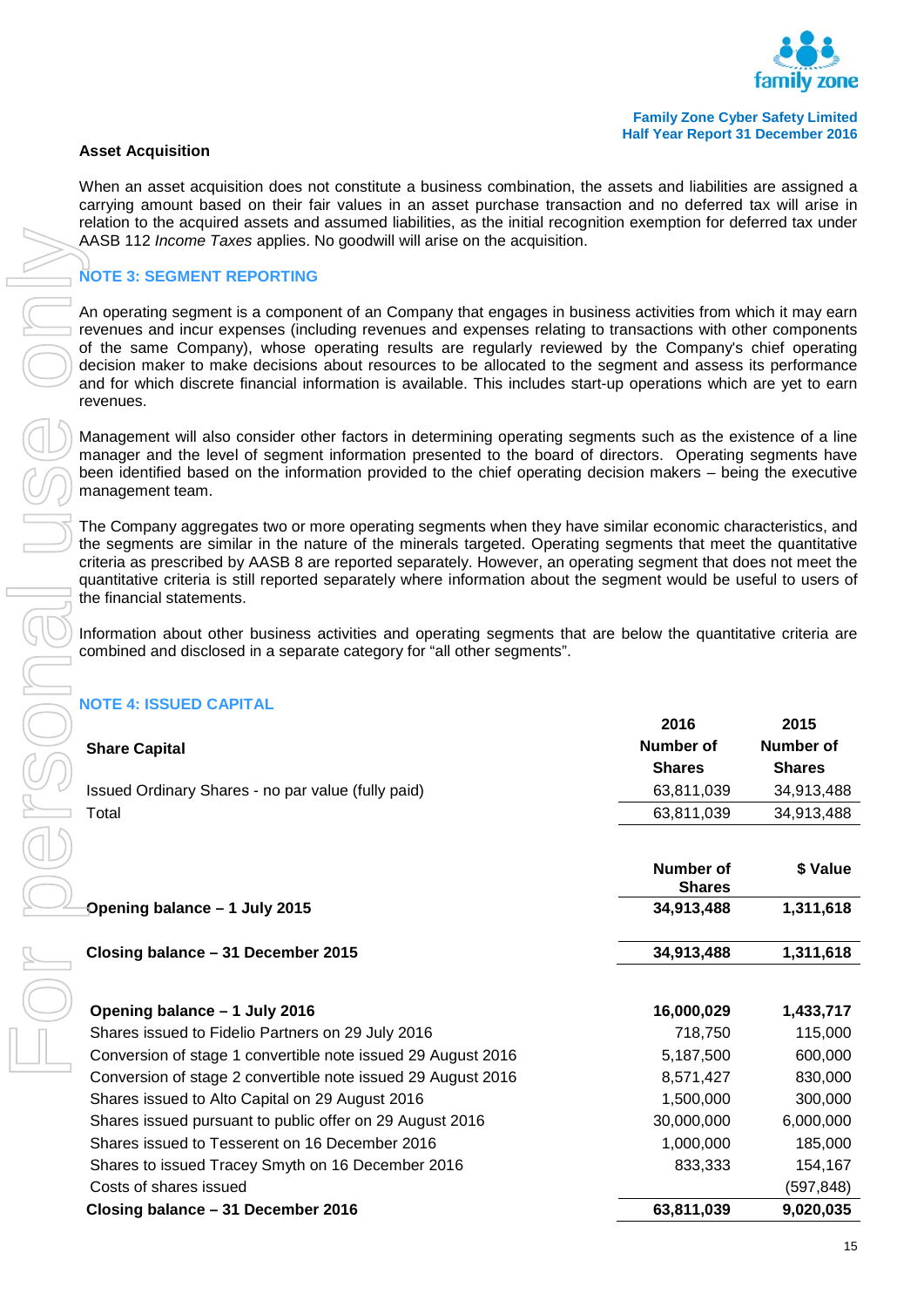

Ordinary shares have the right to receive dividends as declared, and in the event of winding up the Company, to participate in the proceeds from the sale of all surplus assets in proportion to the number of and amounts paid upon shares held.

Ordinary shares entitle their holder to one vote, either in person or by proxy, at a meeting of the Company.

#### **Options outstanding at 31 December 2016**

The following options over ordinary shares of the Company existed at reporting date (31 December 2015: nil):

| <b>Balance at 31 December 2016</b> | <b>Expiry Date</b> | Number of<br><b>Options</b> | <b>Exercise</b><br>Price (\$) |
|------------------------------------|--------------------|-----------------------------|-------------------------------|
| <b>Options</b>                     | 20/05/2019         | 4,000,000                   | 0.25                          |
| <b>Options</b>                     | 29/08/2019         | 10,093,751                  | 0.25                          |
| <b>Options</b>                     | 19/09/2019         | 4,725,410                   | 0.33                          |
| Options                            | 16/12/2019         | 6,000,000                   | 0.30                          |
|                                    |                    | 24,819,161                  |                               |

#### **Performance shares at 31 December 2016**

The following performance shares of the Company existed at reporting date (31 December 2015: nil):

|                                            | Number of<br><b>Shares</b> | \$ Value  |
|--------------------------------------------|----------------------------|-----------|
| Balance at 1 July 2016                     | 28,000,000                 | 1.195.207 |
| Performance shares issued 5 December 2016  | 500.000                    | 2.876     |
| Performance shares issued 16 December 2016 | 2.999.997                  | 10.093    |
|                                            | 31,499,997                 | 1,208,176 |

## **NOTE 5: EVENTS OCCURRING AFTER THE REPORTING PERIOD**

Following the end of the half year, the Company finalised its claim for its Research & Development grant with an expectation to receive \$630,000 and export market development grant with an expected grant entitlement of \$65,000.

On 20 February 2017 the Company announced it had signed an agreement with major Indonesian carrier Telkomsel to conduct joint development and user trials in contemplation of a commercial launch of embedded parental controls mid 2017. Commercial launch is subject to completion of successful trials and negotiation of a services agreement.

The Company also issued 634,656 Employee Options (\$0.33, 19 Sept 2019) and cancelled 460,293 Employee Options (\$0.33, 19 Sept 2019) on 20 February 2017.

Following the end of the half year the Company has also achieved a number of milestones in its US operations with school installation increasing 72% to 81 schools and the engagement of US reseller, eBridge to market Family Zone's consumer services directly to families through its school clients.

Apart from the events discussed above, no other matters or circumstances have arisen since the end of the period which significantly affected or may significantly affect the operations of the Company, the results of those operations or the state of affairs of the Company in subsequent financial years.

#### **NOTE 6: CONTINGENT LIABILITIES & ASSETS**

The Directors are not aware of any contingent liabilities that may arise from the Company's operations as at 31 December 2016.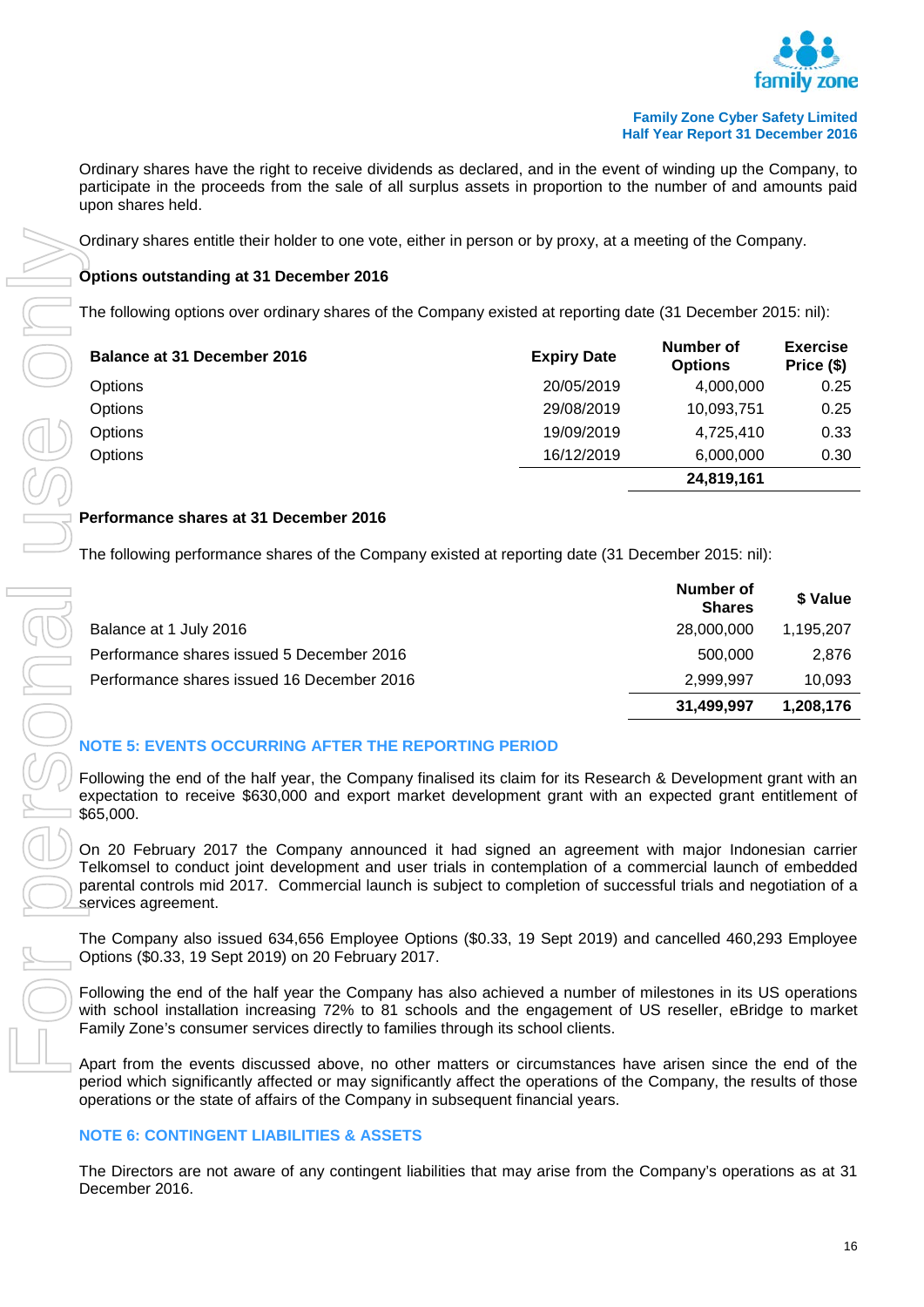

#### **NOTE 7: ASSET ACQUISITION**

On 8 November 2016, the Company announced to the market the acquisition of Sonar/MyNet cyber safety Intellectual Property from Tesserent Limited for a payment of \$3.5 million in cash consideration and 1,000,000 share consideration.

- a non-refundable cash deposit of \$0.25 million;
- a payment of \$0.75 million cash on completion following shareholder approval;
- the issue of 1,000,000 shares issued on completion (16 December 2016);
- a payment of \$0.5 million in cash on 28 February 2017; and
- a payment of \$2.0 million in cash on 31 May 2017.

## **NOTE 8: DIVIDENDS**

#### **NOTE 9: SHARE BASED PAYMENTS**

| The breakdown terms of the acquisition were as follows:                                                                                                                                                                                                                                                                                                                                                                                                                                                                                                                                                                                                                                             |                  |           |  |  |
|-----------------------------------------------------------------------------------------------------------------------------------------------------------------------------------------------------------------------------------------------------------------------------------------------------------------------------------------------------------------------------------------------------------------------------------------------------------------------------------------------------------------------------------------------------------------------------------------------------------------------------------------------------------------------------------------------------|------------------|-----------|--|--|
| a non-refundable cash deposit of \$0.25 million;<br>a payment of \$0.75 million cash on completion following shareholder approval;<br>the issue of 1,000,000 shares issued on completion (16 December 2016);<br>a payment of \$0.5 million in cash on 28 February 2017; and<br>a payment of \$2.0 million in cash on 31 May 2017.                                                                                                                                                                                                                                                                                                                                                                   |                  |           |  |  |
| As part of the acquisition the Company also entered into a Placement Agreement with Tracy Smyth pursuant t<br>which the Company has agreed to issue Tracy Smyth 3,333,333 Shares at an issue price of \$0.30 to rais<br>\$1,000,000. Shareholder approval for the Placement was granted on 13 December 2016. The funds raised fror<br>the Placement are intended to be used to fund part of the final payments under the acquisition agreement.                                                                                                                                                                                                                                                     |                  |           |  |  |
| At the date of this report, the timeline as set above has been followed with no exception.                                                                                                                                                                                                                                                                                                                                                                                                                                                                                                                                                                                                          |                  |           |  |  |
| Additionally, on the same date the Company announced to the market its acquisition of client filtering technolog<br>application called the "Company and Application Security Manager" in consideration in the issue of 833,33<br>shares, as approved at the General Meeting held in December 2016.                                                                                                                                                                                                                                                                                                                                                                                                  |                  |           |  |  |
| The Company has recognised the purchase of the above assets as intangibles on its balance sheet.                                                                                                                                                                                                                                                                                                                                                                                                                                                                                                                                                                                                    |                  |           |  |  |
| <b>NOTE 8: DIVIDENDS</b>                                                                                                                                                                                                                                                                                                                                                                                                                                                                                                                                                                                                                                                                            |                  |           |  |  |
| There has been no dividends declared or recommended and no distributions made to shareholders or othe<br>persons during the period.                                                                                                                                                                                                                                                                                                                                                                                                                                                                                                                                                                 |                  |           |  |  |
| <b>NOTE 9: SHARE BASED PAYMENTS</b>                                                                                                                                                                                                                                                                                                                                                                                                                                                                                                                                                                                                                                                                 |                  |           |  |  |
| The establishment of an Employee Share Option Scheme was approved by the board of directors on 7 July 2016<br>The option scheme is designed to provide long term incentives for senior managers and above (including nor<br>executive and executive directors) and to attract and retain experienced employees, board members an<br>executive officers and provide motivation to make the group more successful. Under the plan, participants ar<br>granted options which only vest if certain performance standards are met. Participation in the plan is at th<br>board's discretion and no individual has a contractual right to participate in the plan or to receive any guarantee<br>benefit. |                  |           |  |  |
| Any option may only be exercised after the option has vested and other conditions imposed by the board hav<br>been satisfied. Options are granted under the plan for no consideration. Options granted under the plan carry n<br>dividend or voting rights. When exercisable, shares allotted pursuant to the exercise of options will be allotte<br>following receipt of relevant documentation and payments will rank equally with all other shares.                                                                                                                                                                                                                                              |                  |           |  |  |
| These options have been valued using the Black Scholes Model.                                                                                                                                                                                                                                                                                                                                                                                                                                                                                                                                                                                                                                       |                  |           |  |  |
| <b>Tranche 1</b>                                                                                                                                                                                                                                                                                                                                                                                                                                                                                                                                                                                                                                                                                    | <b>Tranche 2</b> | Tranche 3 |  |  |
| 3,111,130<br>Number of Options                                                                                                                                                                                                                                                                                                                                                                                                                                                                                                                                                                                                                                                                      | 1,614,280        | 6,000,000 |  |  |
| \$0.30<br>Underlying share price                                                                                                                                                                                                                                                                                                                                                                                                                                                                                                                                                                                                                                                                    | \$0.195          | \$0.20    |  |  |
| \$0.33<br>Exercise price                                                                                                                                                                                                                                                                                                                                                                                                                                                                                                                                                                                                                                                                            | \$0.33           | \$0.30    |  |  |
| 100%<br><b>Expected volatility</b>                                                                                                                                                                                                                                                                                                                                                                                                                                                                                                                                                                                                                                                                  | 100%             | 100%      |  |  |
| Expiry date (years)<br>3.00                                                                                                                                                                                                                                                                                                                                                                                                                                                                                                                                                                                                                                                                         | 3.00             | 3.00      |  |  |
| Nil<br><b>Expected dividends</b>                                                                                                                                                                                                                                                                                                                                                                                                                                                                                                                                                                                                                                                                    | Nil              | Nil       |  |  |
| Risk free rate<br>2.28%                                                                                                                                                                                                                                                                                                                                                                                                                                                                                                                                                                                                                                                                             | 2.28%            | 2.28%     |  |  |
| Value per option<br>\$0.1825                                                                                                                                                                                                                                                                                                                                                                                                                                                                                                                                                                                                                                                                        | \$0.1018         | \$0.1055  |  |  |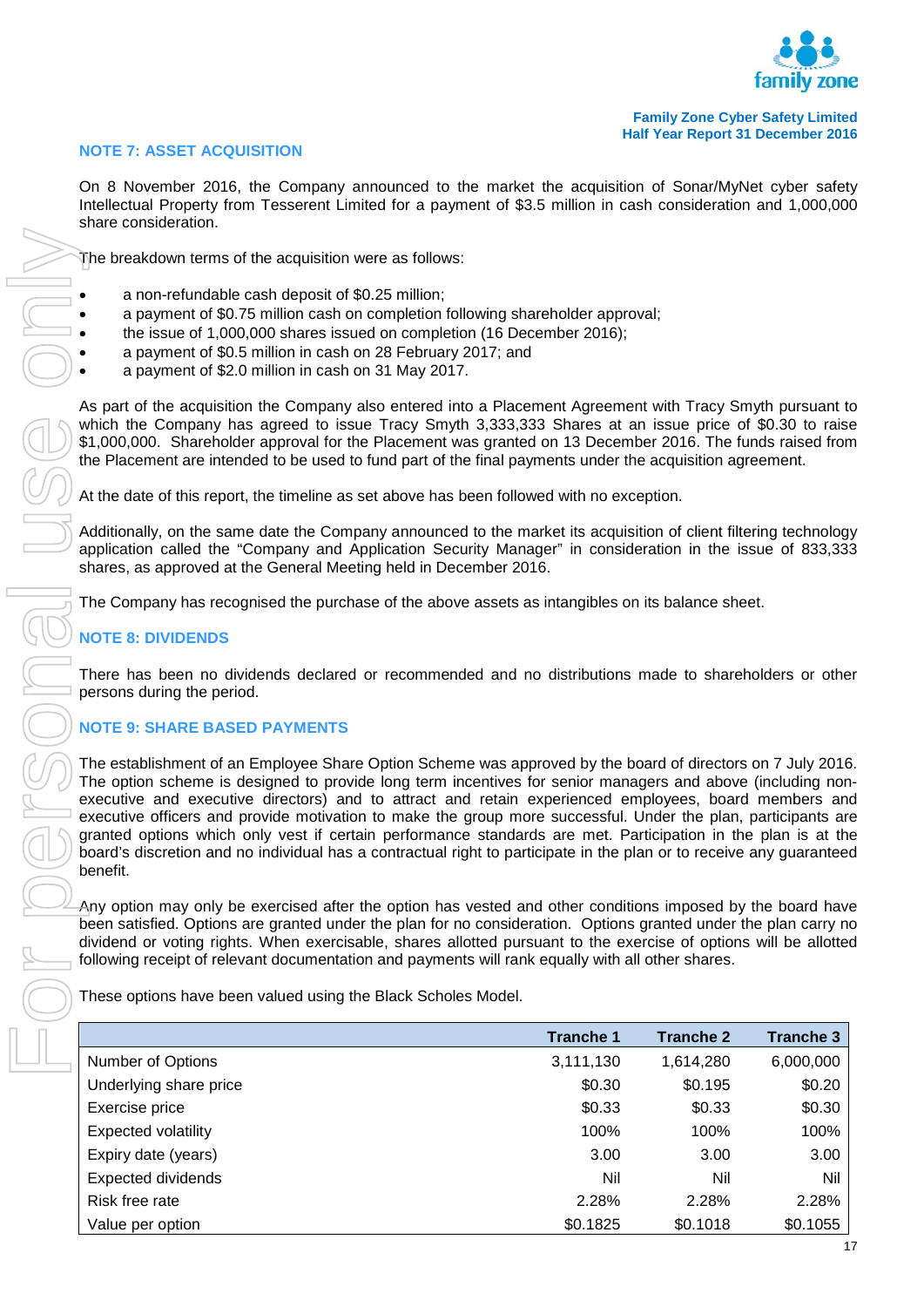

| 16/12/2016                              |  |
|-----------------------------------------|--|
| The vesting cond                        |  |
| <b>Vesting Date</b>                     |  |
|                                         |  |
| 31/12/2017                              |  |
| 31/12/2017                              |  |
| 30/06/2019                              |  |
| 16/12/2018                              |  |
| 16/12/2018                              |  |
| 16/12/2018                              |  |
| 16/12/2018                              |  |
| During the financ<br>subject to a serie |  |
|                                         |  |
| <b>Issue date</b>                       |  |
| 5-Dec-16                                |  |
| 16-Dec-16                               |  |
| Total                                   |  |
| The deemed valu                         |  |
|                                         |  |

The Company issued three tranches of options during the period as noted below:

| <b>Valuation Date</b> | <b>Expiry Date</b> | <b>Exercise</b><br><b>Price</b> | <b>Granted during the</b><br>period | <b>Total Share-Based Payment</b><br><b>Expense for the period</b> |
|-----------------------|--------------------|---------------------------------|-------------------------------------|-------------------------------------------------------------------|
| 19/09/2016            | 19/09/2019         | \$0.33                          | 3,111,130                           | \$91,317                                                          |
| 19/09/2016            | 19/09/2019         | \$0.33                          | 1.614.280                           | \$2,947                                                           |
| 16/12/2016            | 15/12/2019         | \$0.30                          | 6,000,000                           | \$13,006                                                          |

|                                                                                                                                                                                                                            | 19/09/2016          |                                                                                                        | 19/09/2019                                                                                             | \$0.33                                                |                                                       | 3,111,130 |                                           | \$91,317                                                                                                                                                                                     |
|----------------------------------------------------------------------------------------------------------------------------------------------------------------------------------------------------------------------------|---------------------|--------------------------------------------------------------------------------------------------------|--------------------------------------------------------------------------------------------------------|-------------------------------------------------------|-------------------------------------------------------|-----------|-------------------------------------------|----------------------------------------------------------------------------------------------------------------------------------------------------------------------------------------------|
| 19/09/2016                                                                                                                                                                                                                 |                     | 19/09/2019                                                                                             | \$0.33                                                                                                 |                                                       | 1,614,280                                             |           | \$2,947                                   |                                                                                                                                                                                              |
|                                                                                                                                                                                                                            | 16/12/2016          |                                                                                                        | 15/12/2019                                                                                             | \$0.30                                                |                                                       | 6,000,000 |                                           | \$13,006                                                                                                                                                                                     |
|                                                                                                                                                                                                                            |                     |                                                                                                        | The vesting conditions attached to these options are as follows                                        |                                                       |                                                       |           |                                           |                                                                                                                                                                                              |
|                                                                                                                                                                                                                            | <b>Vesting Date</b> |                                                                                                        | <b>Vesting condition</b>                                                                               |                                                       |                                                       |           |                                           |                                                                                                                                                                                              |
|                                                                                                                                                                                                                            | 31/12/2017          |                                                                                                        | subscribers registered by 31 December 2017                                                             |                                                       |                                                       |           |                                           | 25% of the Options will vest and become exercisable upon the Company having 20,000 paying                                                                                                    |
|                                                                                                                                                                                                                            | 31/12/2017          |                                                                                                        | subscribers registered by 31 December 2017                                                             |                                                       |                                                       |           |                                           | 25% of the Options vest and become exercisable upon the Company having 30,000 paying                                                                                                         |
|                                                                                                                                                                                                                            | 30/06/2019          | 2019.                                                                                                  |                                                                                                        |                                                       |                                                       |           |                                           | 50% of the Options will vest and become exercisable upon the Company achieving \$10,000,000<br>of customer revenue in any of the financial years ended 30 June 2017, 30 June 2018 or 30 June |
|                                                                                                                                                                                                                            | 16/12/2018          |                                                                                                        | Family Zone achieving \$2.0m Cumulative Revenue in 24 months from engagement or 20,000<br>Paying Zones |                                                       |                                                       |           |                                           |                                                                                                                                                                                              |
|                                                                                                                                                                                                                            | 16/12/2018          | Family Zone achieving \$4.0m Cumulative Revenue in 24 months from engagement or 30,000<br>Paying Zones |                                                                                                        |                                                       |                                                       |           |                                           |                                                                                                                                                                                              |
|                                                                                                                                                                                                                            | 16/12/2018          | Family Zone achieving \$8.0m Cumulative Revenue in 24 months from engagement or 40,000<br>Paying Zone  |                                                                                                        |                                                       |                                                       |           |                                           |                                                                                                                                                                                              |
|                                                                                                                                                                                                                            | 16/12/2018          | Family Zone achieving \$10.0m Cumulative Revenue in 24 months from engagement or 50,000<br>Paying Zone |                                                                                                        |                                                       |                                                       |           |                                           |                                                                                                                                                                                              |
| During the financial period, the Company also issued performance shares. The performance shares issued are<br>subject to a series of vesting conditions. The performance shares issued during the period are noted below:- |                     |                                                                                                        |                                                                                                        |                                                       |                                                       |           |                                           |                                                                                                                                                                                              |
| <b>Issue date</b>                                                                                                                                                                                                          |                     |                                                                                                        | <b>Class A Performance</b><br><b>Shares</b>                                                            | <b>Class B</b><br><b>Performance</b><br><b>Shares</b> | <b>Class C</b><br><b>Performance</b><br><b>Shares</b> |           | <b>Total Performance</b><br><b>Shares</b> |                                                                                                                                                                                              |
|                                                                                                                                                                                                                            | 5-Dec-16            |                                                                                                        |                                                                                                        | 166,667                                               | 166,667                                               |           | 166,666                                   | 500,000                                                                                                                                                                                      |
| 16-Dec-16                                                                                                                                                                                                                  |                     |                                                                                                        | 999,999                                                                                                | 999,999                                               | 999,999                                               |           | 2,999,997                                 |                                                                                                                                                                                              |
|                                                                                                                                                                                                                            |                     |                                                                                                        |                                                                                                        |                                                       |                                                       |           |                                           |                                                                                                                                                                                              |

| <b>Issue date</b> | <b>Class A Performance</b><br><b>Shares</b> | <b>Class B</b><br><b>Performance</b><br><b>Shares</b> | <b>Class C</b><br><b>Performance</b><br><b>Shares</b> | <b>Total Performance</b><br><b>Shares</b> |
|-------------------|---------------------------------------------|-------------------------------------------------------|-------------------------------------------------------|-------------------------------------------|
| $5$ -Dec-16       | 166.667                                     | 166,667                                               | 166.666                                               | 500,000                                   |
| 16-Dec-16         | 999.999                                     | 999,999                                               | 999.999                                               | 2,999,997                                 |
| Total             | 1,166,666                                   | 166,666. ا                                            | 1,166,665                                             | 3,499,997                                 |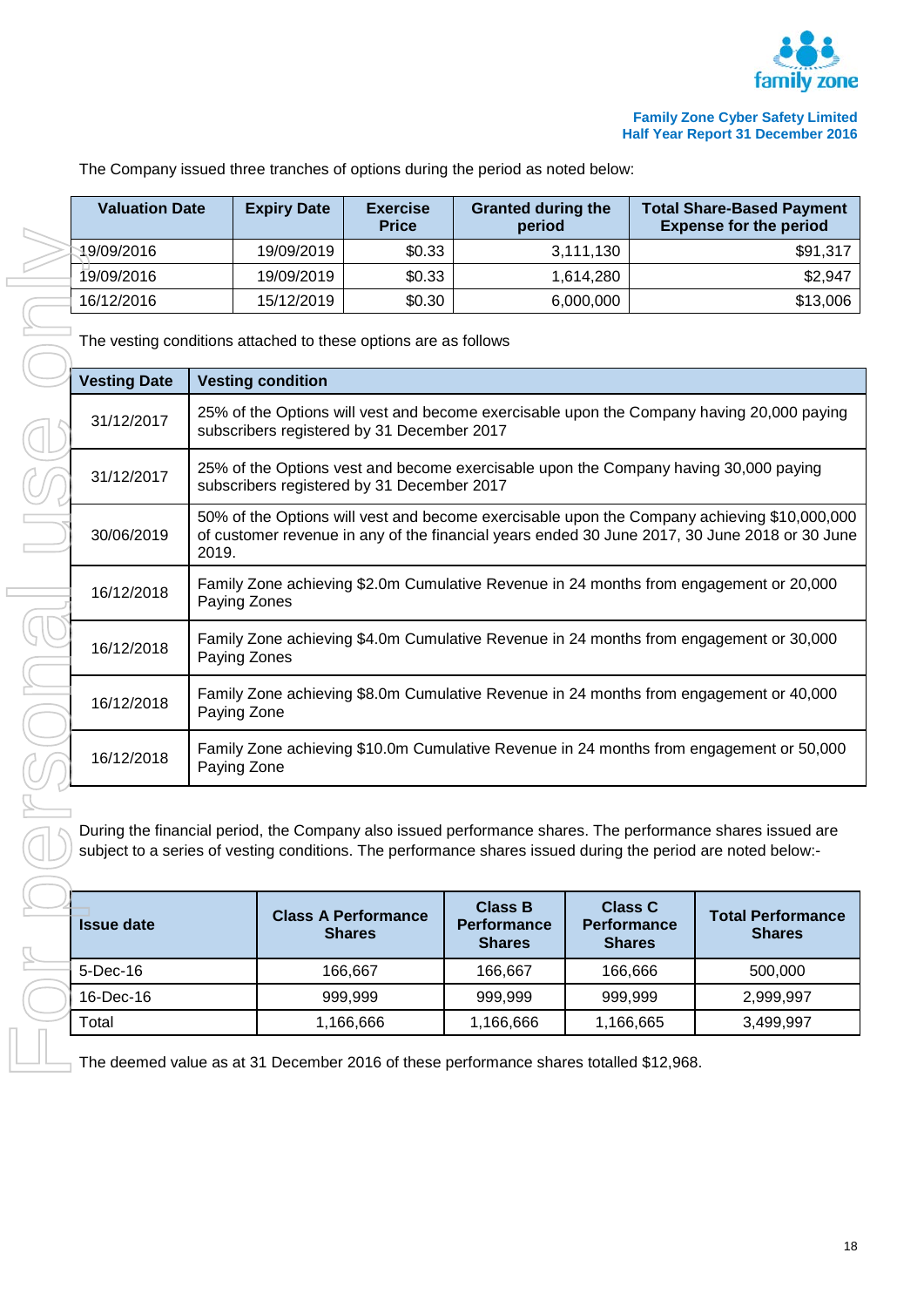

| Class A | 29/08/2018                                                                                                                                                                   | On achieveme<br>\$100,000 reve<br>Company beir<br>Share will con    |
|---------|------------------------------------------------------------------------------------------------------------------------------------------------------------------------------|---------------------------------------------------------------------|
| Class B | 29/08/2019                                                                                                                                                                   | On achieveme<br>period of whic<br>admitted to the<br>on a one for o |
| Class C | 29/08/2020                                                                                                                                                                   | On achievem<br>period of whic<br>admitted to the<br>on a one for o  |
|         |                                                                                                                                                                              |                                                                     |
|         | <b>NOTE 10: SEGMENT INFORMATION</b>                                                                                                                                          |                                                                     |
|         | Management has determined the operatir<br>making strategic decisions. The current<br>geographic factors, and has determined th<br>one industry being information technology. |                                                                     |
|         |                                                                                                                                                                              |                                                                     |
|         |                                                                                                                                                                              |                                                                     |
|         |                                                                                                                                                                              |                                                                     |
|         |                                                                                                                                                                              |                                                                     |
|         |                                                                                                                                                                              |                                                                     |
|         |                                                                                                                                                                              |                                                                     |
|         |                                                                                                                                                                              |                                                                     |
|         |                                                                                                                                                                              |                                                                     |
|         |                                                                                                                                                                              |                                                                     |

The vesting conditions attached to these performance shares are as follows:

**Vesting Date Vesting condition**

| Class A | 29/08/2018 | On achievement of 15,000 paying subscribers of the Company generating at least<br>\$100,000 revenue per month over 3 consecutive months within 24 months of the<br>Company being admitted to the official list of the ASX, each Class A Performance<br>Share will convert on a one for one basis into a Share. |
|---------|------------|----------------------------------------------------------------------------------------------------------------------------------------------------------------------------------------------------------------------------------------------------------------------------------------------------------------|
| Class B | 29/08/2019 | On achievement of \$10,000,000 revenue by the Company over a 12 month rolling<br>period of which 30% is subscription income within 36 months of the Company being<br>admitted to the official list of the ASX, each Class B Performance Share will convert<br>on a one for one basis into a Share.             |
| Class C | 29/08/2020 | On achievement of \$20,000,000 revenue by the Company over a 12 month rolling<br>period of which 30% is subscription income within 48 months of the Company being<br>admitted to the official list of the ASX, each Class C Performance Share will convert<br>on a one for one basis into a Share.             |

## **NOTE INFORMATION**

determined the operating segments based on reports reviewed by the Board of Directors for lecisions. The current Board of Directors monitors the business based on operational and and has determined there is only one relevant business segment. The Company operates in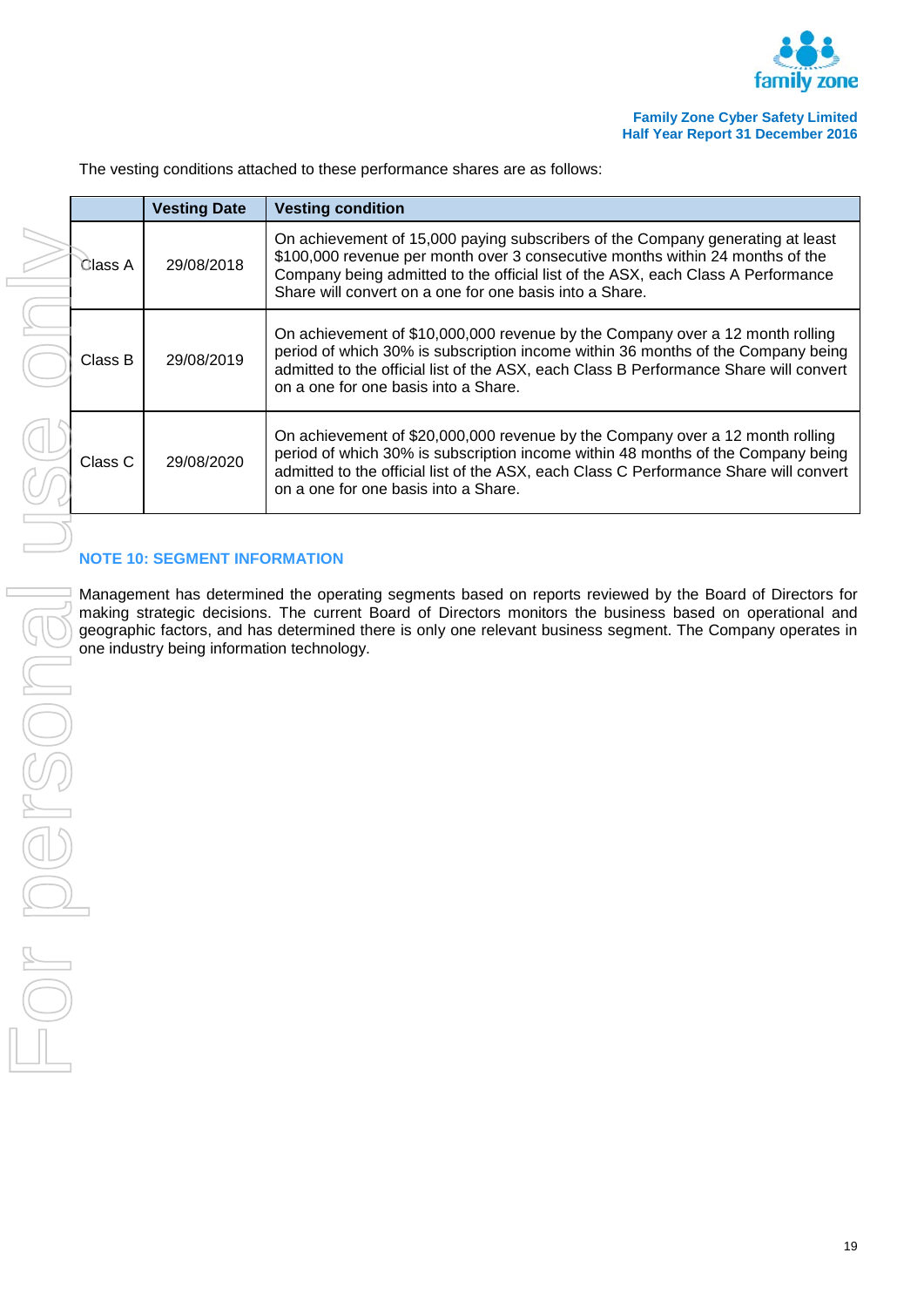

#### **DIRECTORS' DECLARATION**

The directors of the Company declare that:

- (a) the financial statements comprising the condensed statement of profit or loss and other comprehensive income, condensed statement of changes in equity and accompanying notes, are in accordance with the *Corporations Ac* income, condensed statement of financial position, condensed statement of cash flows, condensed statement of changes in equity and accompanying notes, are in accordance with the *Corporations Act 2001* and:
	- i. comply with Accounting Standard AASB 134 Interim Financial Reporting, the Corporations Regulations 2001, and other mandatory professional reporting requirements; and
	- ii. give a true and fair view of the Company's financial position as at 31 December 2016 and of its performance of the half year ended on that date
	- there are reasonable grounds to believe that the Company will be able to pay its debts as and when they become due and payable.

This declaration is made in accordance with a resolution of the Board of Directors.

On behalf of the Directors

Tim Levy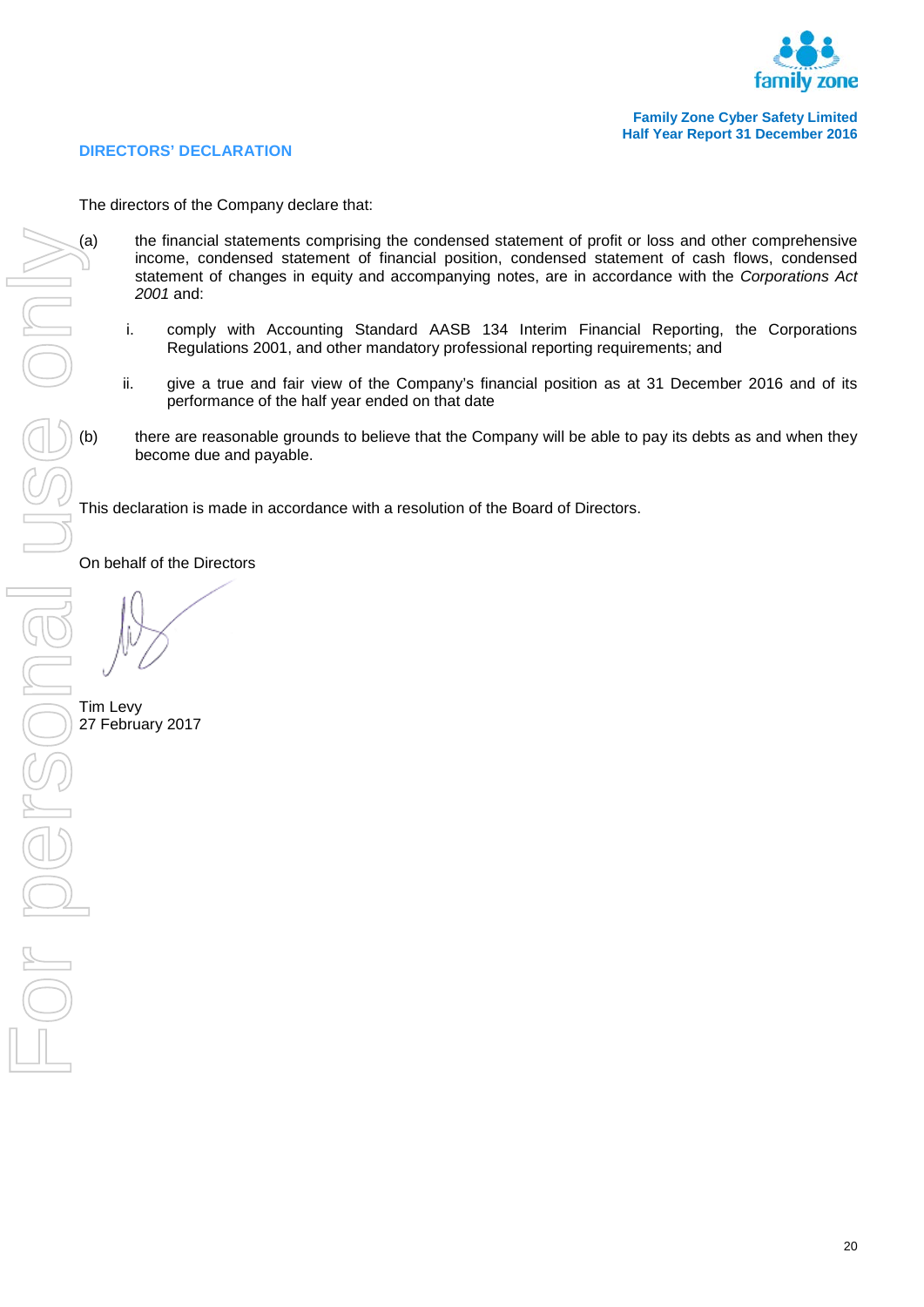

Pitcher Partners is an association of Independent firms Melbourne | Sydney | Perth | Adelaide | Brisbane | Newcastle

#### **INDEPENDENT AUDITOR'S REVIEW REPORT TO THE MEMBERS OF FAMILY ZONE CYBER SAFETY LIMITED**

We have reviewed the accompanying half-year financial report of Family Zone Cyber Safety Limited (the "Company"), which comprises the condensed statement of financial position as at 31 December 2016, the condensed statement of comprehensive income, condensed statement of changes in equity and condensed statement of cash flows for the half-year ended on that date, notes comprising a summary of significant accounting policies and other explanatory information, and the directors' declaration of the Company at the period's end or from time to time during the half year.

#### *Directors' Responsibility for the Half-Year Financial Report*

The directors of the Company are responsible for the preparation of the half-year financial report that gives a true and fair view in accordance with Australian Accounting Standards and the *Corporations Act 2001* and for such internal control as the directors determine is necessary to enable the preparation of the half-year financial report that gives a true and fair view and is free from material misstatement, whether due to fraud or error.

#### *Auditor's Responsibility*

Our responsibility is to express a conclusion on the half-year financial report based on our review. We conducted our review in accordance with Auditing Standard on Review Engagements ASRE 2410 *Review of a Financial Report Performed by the Independent Auditor of the Entity*, in order to state whether, on the basis of the procedures described, we have become aware of any matter that makes us believe that the financial report is not in accordance with the *Corporations Act 2001* including: giving a true and fair view of the Company's financial position as at 31 December 2016 and its performance for the half- year ended on that date; and complying with Accounting Standard AASB 134 *Interim Financial Reporting* and the *Corporations Regulations 2001*. As the auditor of Family Zone Cyber Safety Limited, ASRE 2410 requires that we comply with the ethical requirements relevant to the audit of the annual financial report.

A review of a half-year financial report consists of making enquiries, primarily of persons responsible for financial and accounting matters, and applying analytical and other review procedures. A review is substantially less in scope than an audit conducted in accordance with Australian Auditing Standards and consequently does not enable us to obtain assurance that we would become aware of all significant matters that might be identified in an audit. Accordingly, we do not express an audit opinion.

#### *Independence*

In conducting our review, we have complied with the independence requirements of the *Corporations Act 2001*.